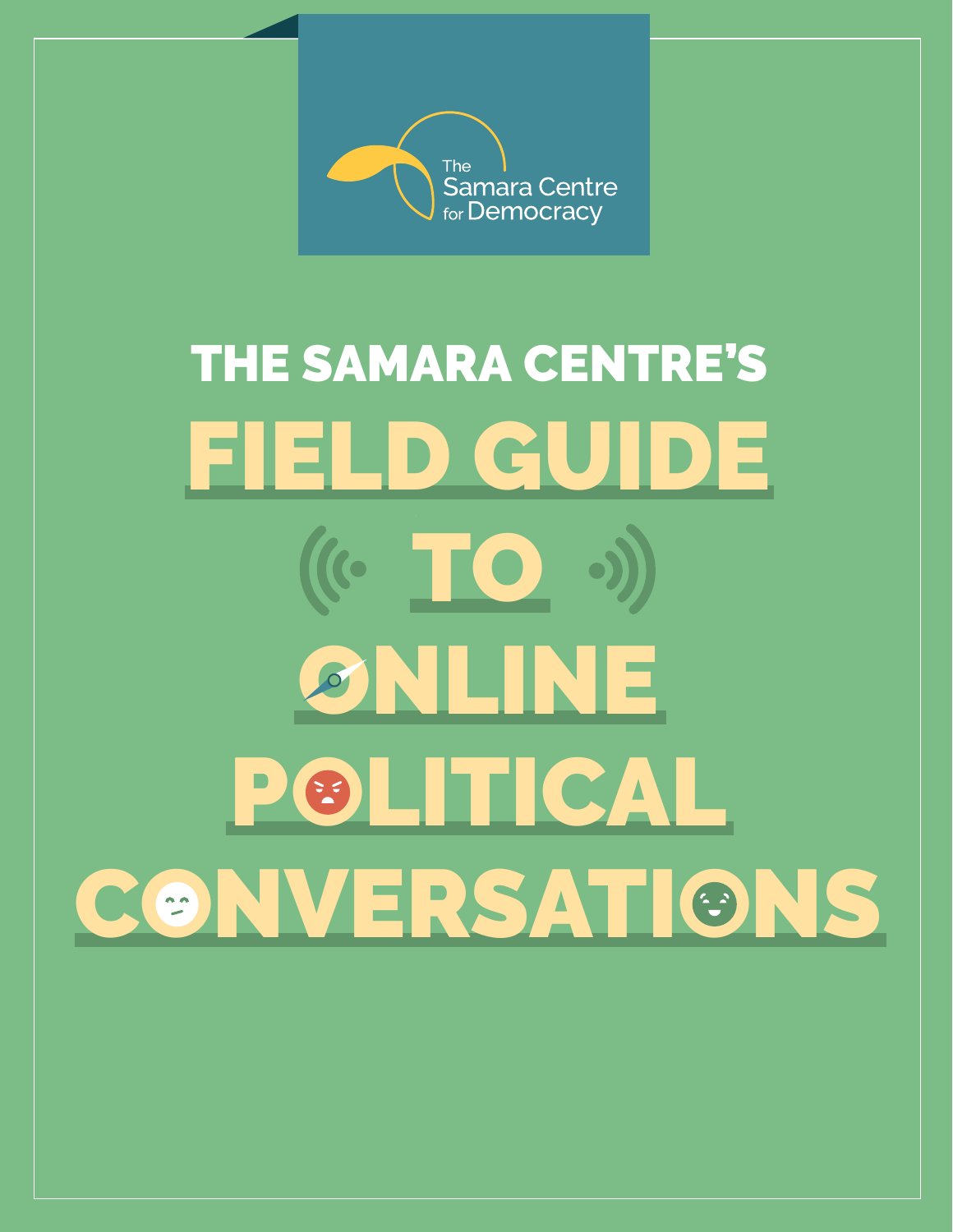**The Samara Centre is grateful for the support and collaboration of the Walrus Foundation. Throughout the election period, the Walrus will host an in-depth, non-partisan examination of the state of Canada's democracy, in print and on its website at [thewalrus.ca/democracy](http://www.thewalrus.ca/democracy).** 

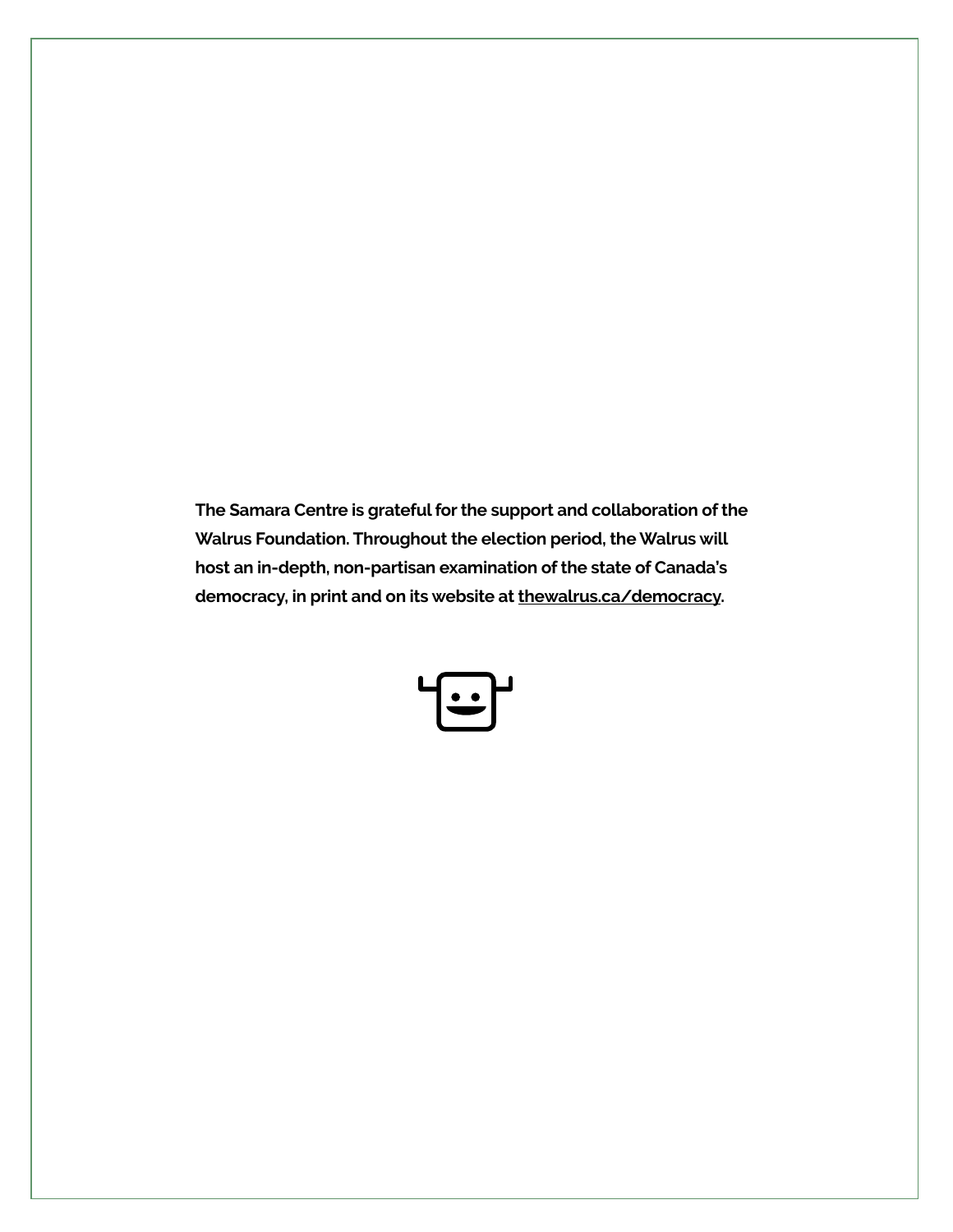# **Contents**

| <b>EXECUTIVE SUMMARY</b>              | 4  |
|---------------------------------------|----|
|                                       |    |
| <b>INTRODUCTION</b>                   | 7  |
| <b>NICE FOR WHAT</b>                  | 8  |
| <b>DIAGNOSING THE PROBLEM</b>         | 10 |
| <b>WORST BEHAVIOUR: WHAT SOCIAL</b>   |    |
| <b>MEDIA DOES TO US</b>               | 12 |
| <b>CHANGING THE CONVERSATION</b>      | 18 |
| <b>DOING IT OURSELVES</b>             | 21 |
| CONCLUSION: LEADERS NEED TO LEAD, TOO | 28 |
|                                       |    |
| <b>ACKNOWLEDGEMENTS</b>               | 29 |
|                                       |    |
| <b>ENDNOTES</b>                       | 30 |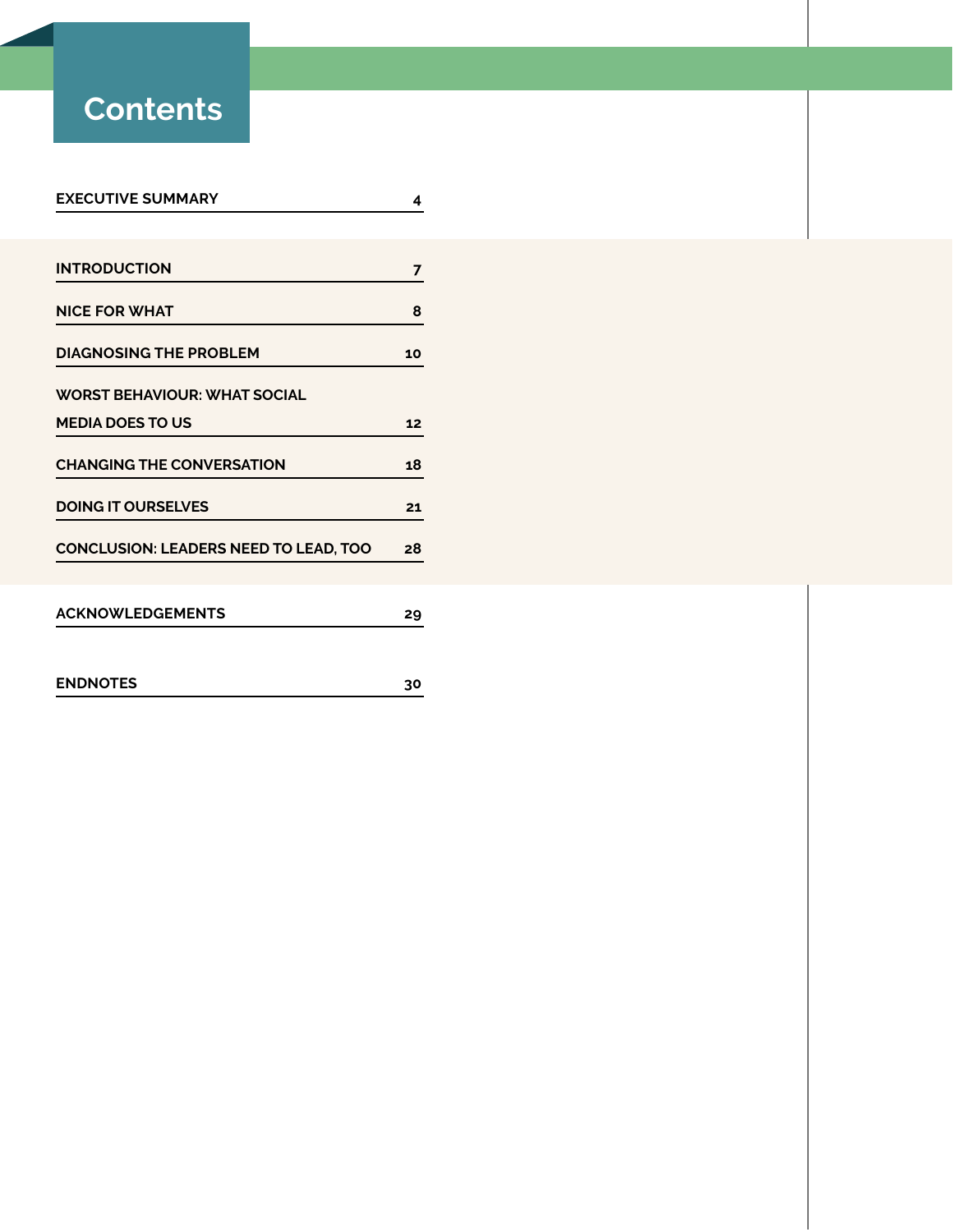# **Executive summary**

Social media is one of our most important public spaces, a place where Canadians come to talk politics. It offers the potential to have bigger, freer, more open conversations. With its ability to allow people to engage and connect, to express ideas and inform each other, social media can be a powerful tool to improve our democracy. **But something has gone wrong.**



Canadians say political conversations online are angrier (48%) and less civil (50%) than offline political discussion



Nearly half (47%) of Canadian social media users say they stay out of political discussions out of fear of being criticized



More Canadian social media users say they do not feel safe sharing political views online (41%) than do (31%)

We need space to disagree with passion. But online incivility has negative consequences for our democracy. It causes people to disengage. It hurts equity in politics. It exacerbates polarization. It makes us more vulnerable to malicious actors trying to sow division and confusion.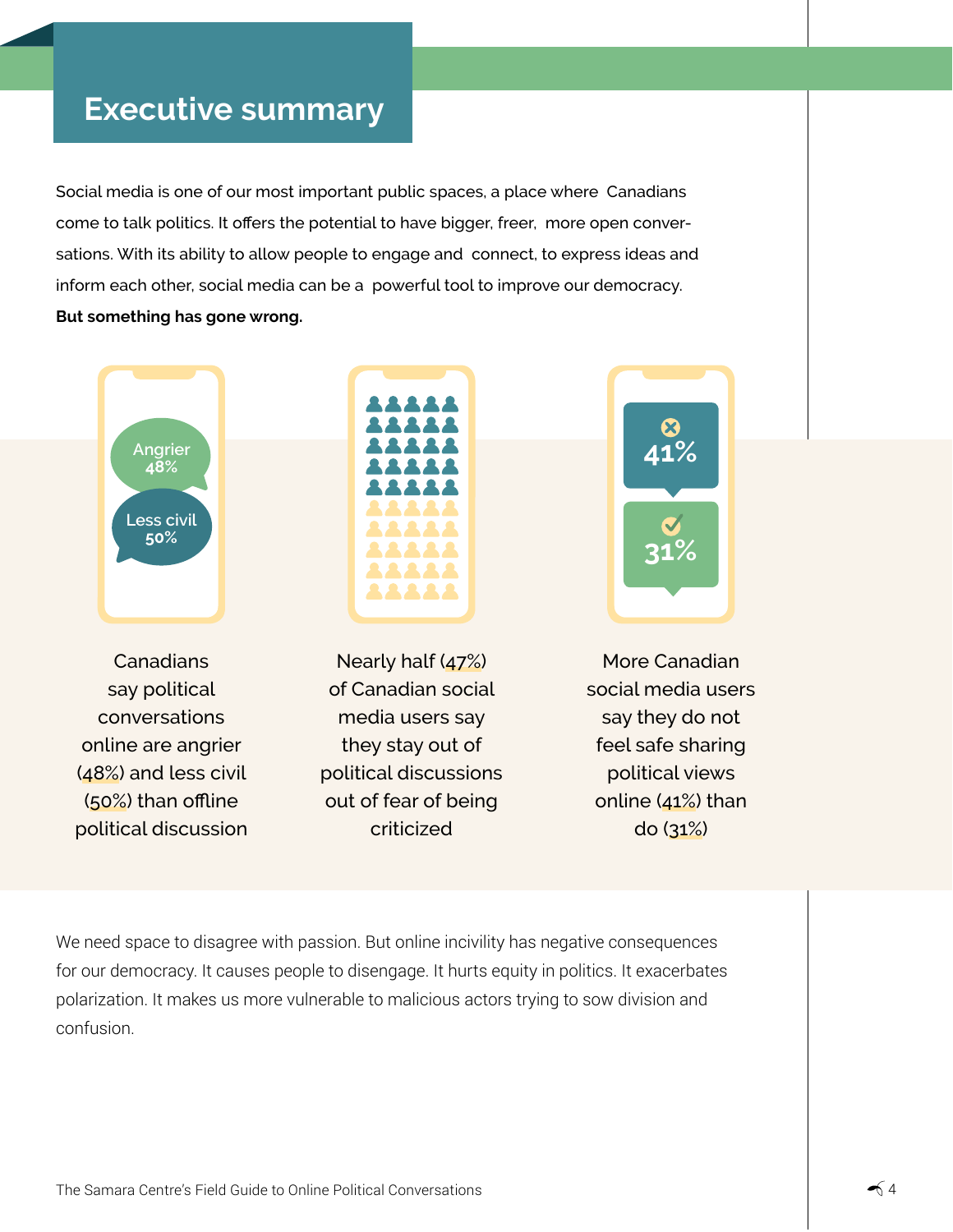Canadians can help make these online conversations more constructive and more civil. Drawing from research on social psychology and social media behaviour, this report outlines seven techniques for better political conversations online:

**Lead by example:** Being civil can cause others in a conversation to follow your lead. **1**

**Police your own side:** Calling out incivility is most effective when you're addressing someone on the same political team. **2**

**Practice slow politics:** Small changes in the way you use technology can reduce the likelihood of using social media on the go, cutting down on thoughtless and aggressive exchanges. **3**

**Get in to the weeds:** Inviting people to provide detailed explanations of what political choices they support, and **4**

doing so yourself, can reduce polarization.

**Reframe your language:** Thinking about the moral foundations of an argument, and reflecting those foundations in your own language, can reduce the psychological distance between you and the person you're having a discussion with. **5**

**Remind us what we share:** Priming someone to consider the identities that unite us (like civic identity) rather than the identities that divide us (like party affiliations) can reduce polarization. **6**

**Spot a bot:** Recognize fake accounts, and don't give them what they want—attention. **7**

## **What's civility?**

Civility in political discourse is a contested idea. While many see the importance of civility in a democracy, some argue that complaints about incivility can be used to censor or drown out critical voices. It's also easy to see civility as a quaint and secondary concern, given the high stakes of the political issues being discussed.

Getting to an absolute definition of civility is impossible. It's always situation-specific, and it will always be contested. And there are limits to civility in a democracy. In this report, civility refers simply to demonstrating to fellow citizens the level of respect and courtesy that make substantive and constructive democratic conversations possible. Civility does not exclude passion, anger, or deep disagreement.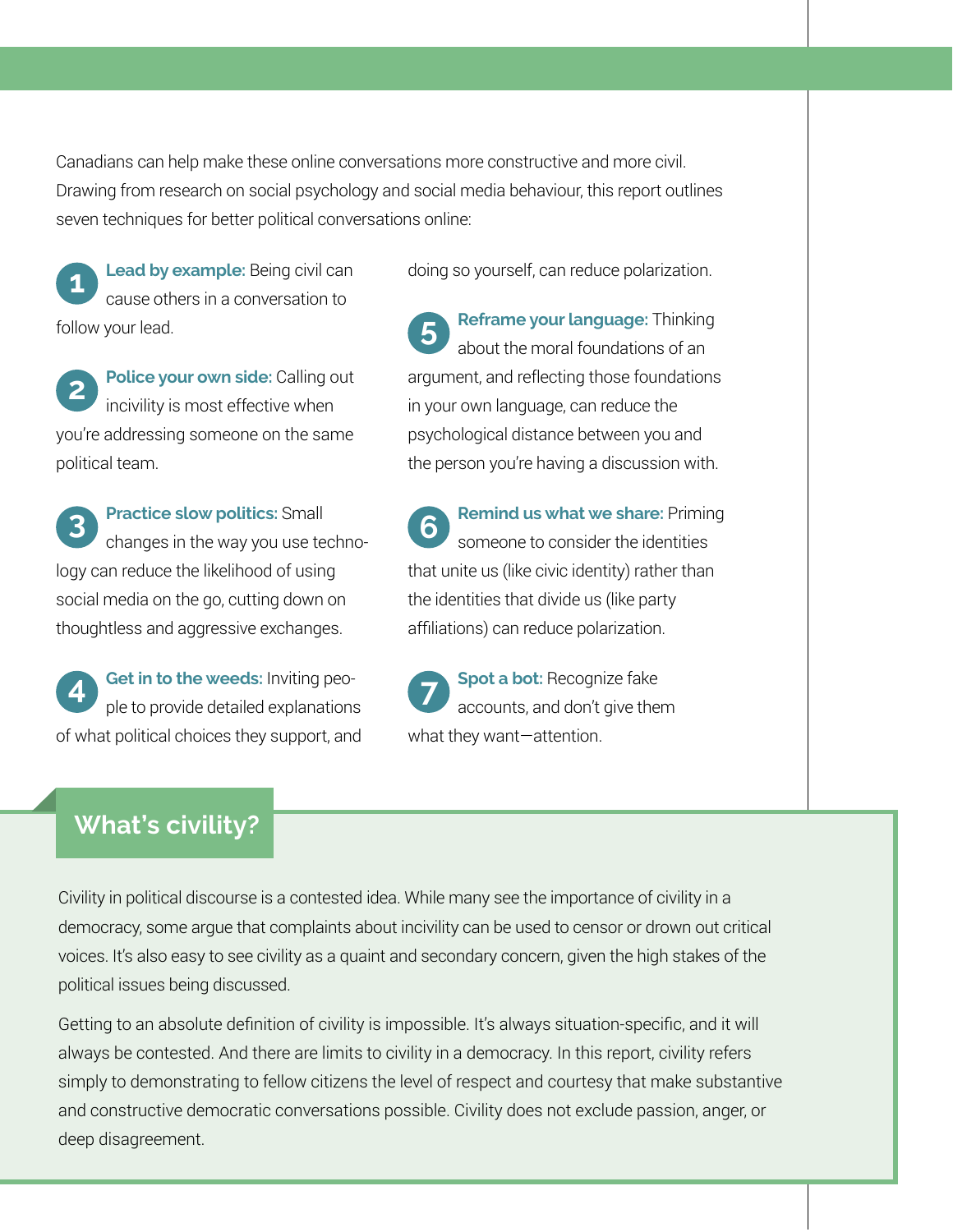# **Introduction**

Social media is used by approximately nine out of 10 online Canadians and may be the most influential public space in our society. It's a place where politicians come to speak to citizens, from the furious early morning dispatches of an American president, to the more mundane photo ops of Canadian politicians. It's where citizens speak directly to their leaders, in a free, direct, and unmediated way. Critically, it's also where we as citizens talk to each other about the major issues we face. In a country as geographically vast as Canada, social media facilitates direct personal exchanges that otherwise would not be possible.

Theoretically, that is an amazing thing for our democracy. While we're told to keep religion and politics away from the dinner table, the reality is that political conversations are democracy's lifeblood. But in practice, something has gone wrong. We behave differently on social media. Political conversations on social media are often angrier than what we witness offline. Harassment and extremism thrive on social media. Earlier this year, the prime minister described it as "the wild west."<sup>1</sup>

Social media is "real life," in the sense that its problems are not contained to its platforms. The aggressive nature of online political conversations can turn people off politics and worse, even cause mental anguish.<sup>2</sup> Social media can skew our perception of what Canadians really think and feel, particularly when it's used by journalists or politicians as a representation of public opinion—which it isn't.3 And there's a risk of falling into a vicious cycle: people uncomfortable with the incivility of social media opt out, leaving behind a space that is increasingly governed by trolls and attention-seekers, creating an ever-more skewed image of society. As a result, social media can become both a polarizing and demobilizing force, and a resource for opportunistic politicians to foment anger.

At the Samara Centre for Democracy, we conduct biennial surveys on how Canadians participate in politics. In 2019 we noticed something strange. Compared to past years, Canadians were discussing politics more than ever face-to-face and over the phone. More Canadians were reaching out to politicians, and more said they were interested in politics. Yet the number of Canadians discussing politics on social media dropped slightly. This shows there's a real chance of us losing out on the potential of using social media for free and open political conversations that strengthen democracy.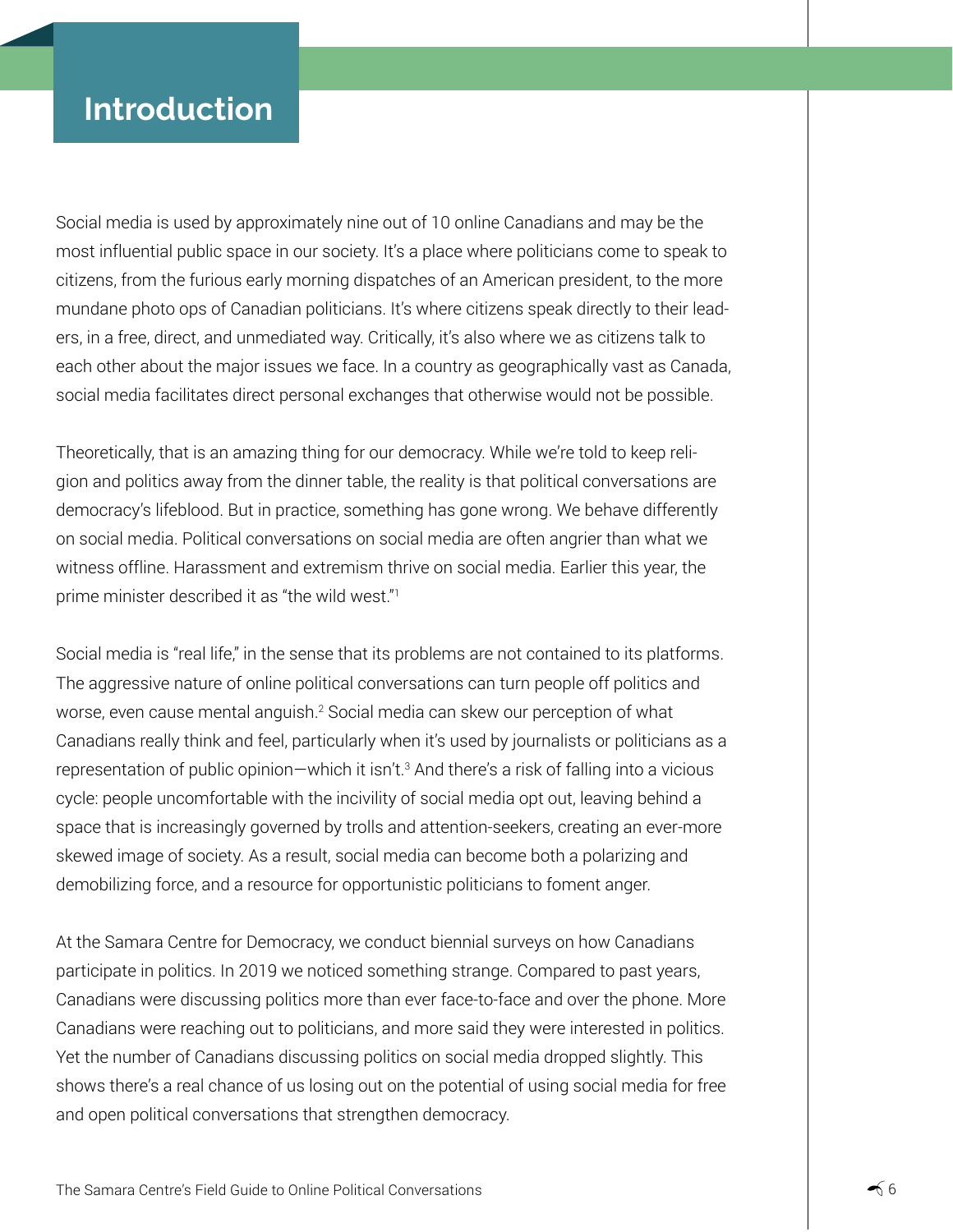There's been a lot of talk about what governments and social media platforms should do. But with a national election here, we at the Samara Centre turned our attention to citizens themselves. This report brings together insights from the study of difficult conversations and the study of social media to examine what's going wrong, why it matters, what government action we should expect, and how citizens can change the nature of online political conversations.

## **Spotting a problem**

According to Canadian social media users, online political conversations tend to be angrier, less civil, and (for some) less informative than offline conversations. Canadians also perceive a growing incivility problem in Canadian politics: nearly half (47%) of Canadians think politics is becoming less civil, compared to just 12% who think it's becoming more civil.



#### **Compared with offline, are the political conversations you see on social media more or less...**

## **In your opinion, is Canadian politics becoming...**

| 12%                                        | 32%                        | 47%        | $\mathbf{9}_{\%}$           |
|--------------------------------------------|----------------------------|------------|-----------------------------|
| More civil<br>(i.e. polite,<br>respectful) | Staying basically the same | Less civil | Don't<br>know/No<br>opinion |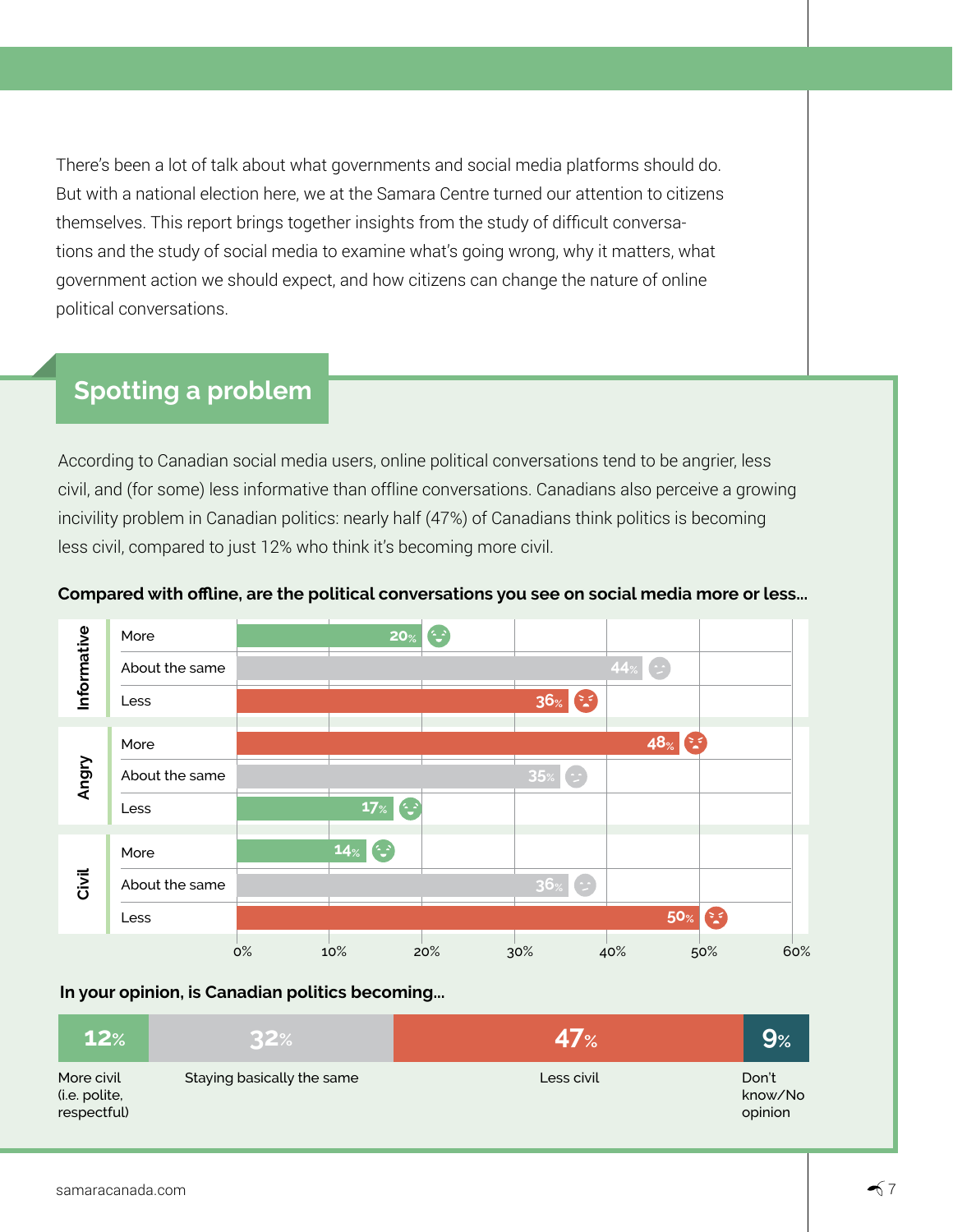# **Nice for what**

## For the sake of our democracy, we need to start having better online political conversations

Many agree that political conversations on social media are ruder, angrier, and less civil online than in person. But is that necessarily a problem? The openness and freedom of social media is what made it so appealing and suggested its democratic potential in the first place. Is incivility simply the price we pay for free, open communication? Social media is characterized by raw emotion, but political conversations should reflect passion. And if people don't like it, can't they just log off or ignore the people and perspectives they don't like? As one Canadian Member of Parliament put it recently: "the block button exists for a reason."4

But incivility in online politics has real costs for our democracy:

**It causes some people to give up on politics**—chasing them out of the digital public square, and potentially out of political participation altogether. Incivility itself can actually produce engagement, because the fired-up people keep engaging,<sup>5</sup> but people with lower tolerance for rudeness and anger will simply log off.<sup>6</sup> Worse, some people become less likely to participate in offline political conversations because of what they see on social media.<sup>7</sup>

**It hurts equity in politics**, as not everyone is equally targeted with incivility. In fact, some groups who are already underrepresented in politics experience worse incivility. A study of over two million tweets at politicians found that high-profile female politicians attract more incivility than high-profile male politicians, for example.<sup>8</sup>

**It's making polarization worse**. Polarization refers to when people cluster around extreme positions on opposite ends of the spectrum, or when people develop increasingly more negative attitudes toward people supporting other parties. It's essential that political differences are explored and represented in a democracy, but polarization erodes the basis for collective decision-making, and can be a major force in the breakdown of democracy.<sup>9</sup> Polarization comes from many places, including the

In a 2019 survey of people in 54 countries, Canadians were tied for **most likely to say social media has a negative impact on democracy** in their country: 43% of Canadians think it has a negative impact, while 38% think it has a positive impact.10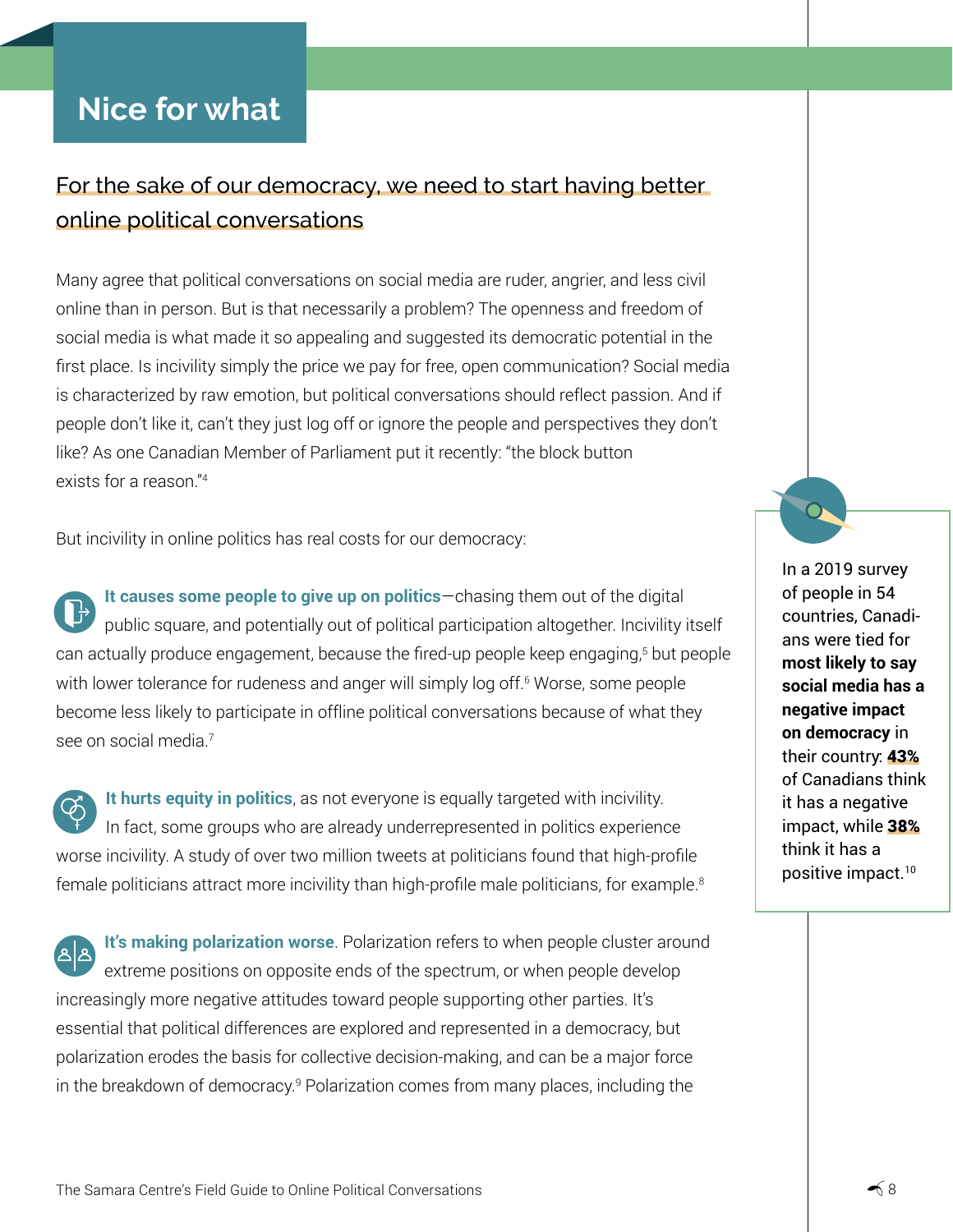behaviour of politicians, and traditional media, but there's evidence that we can become more polarized simply by being exposed to uncivil political comments on social media.<sup>11</sup> Incivility also erodes trust—in each other, our leaders, our 5 institutions, and media.12 It makes us less likely to believe in the value of public debate and deliberation.13

**It makes us more vulnerable to malicious actors online**, including foreign actors who are trying to undermine our democracy. Online incivility is closely related to the growing problem of foreign interference by authoritarian states. They employ bot armies to manufacture anger and hatred, and take advantage of polarization to generate more outrage and further poison the information environment. For example, foreign actors have used thousands of troll accounts to try to inflame already emotional social media debates around pipelines and immigration policies in Canada.14

## **Missing voices**

Twice as many Canadians agree (41%) than disagree (20%) that online political conversations make them feel "angry and discouraged." Fully 47% of Canadian social media users say they stay out of political discussions for fear of criticism. And more Canadians say they do not feel safe sharing political views online (41%) than do (31%). (There is a gender divide as well—36% of men feel safe sharing their views, compared with 24% of women.) Political discussion online therefore misses out on the voices of many—even among those who are social media users.

### **The political conversations I see online make me feel angry and discouraged**

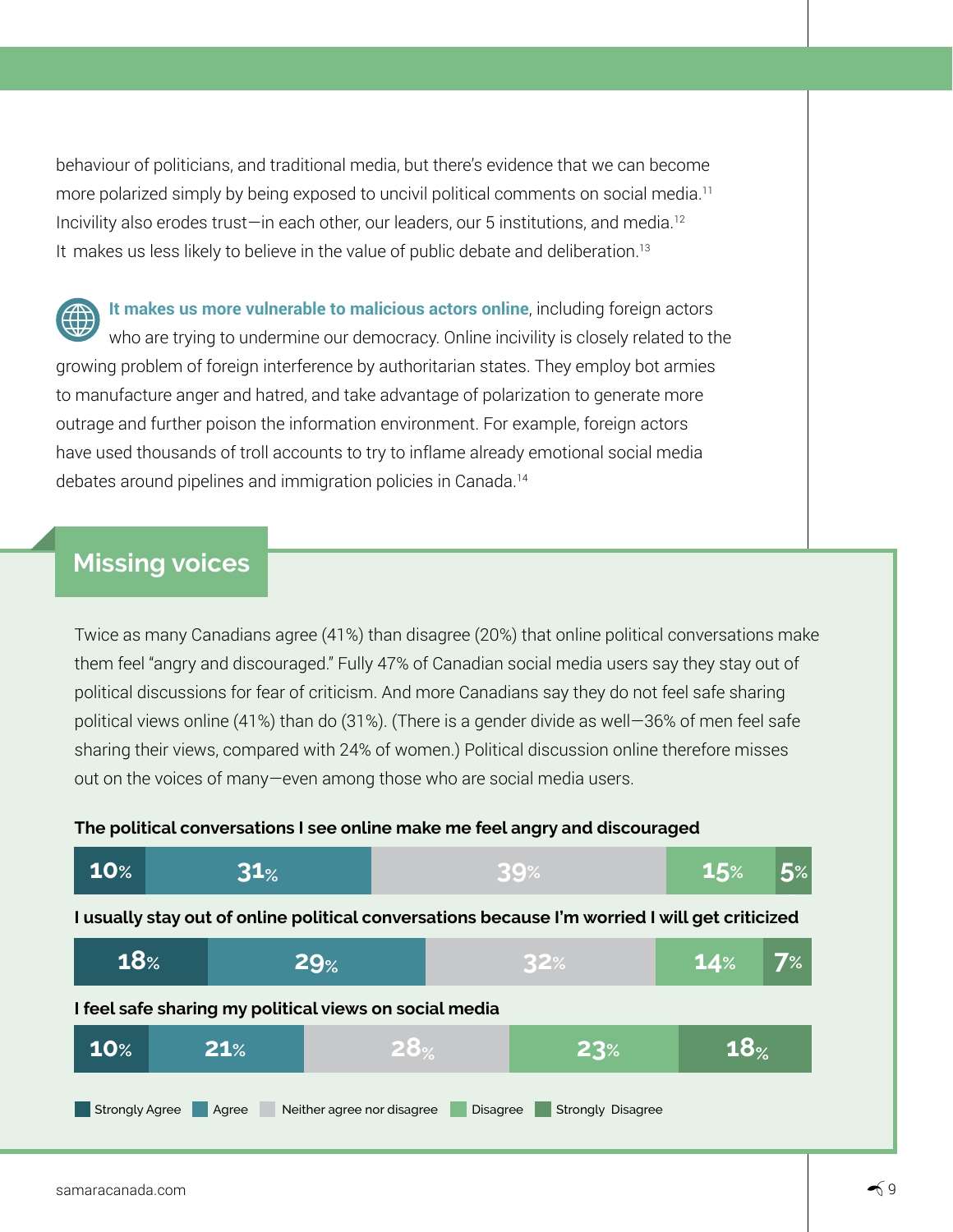# **Diagnosing the problem**

## We're not built for political arguments in the first place

First things first: the difficult nature of political conversations is not all the fault of social media. Decades of research in political science, psychology, and economics finds that even in the best of circumstances, we're bad at disagreeing about politics.<sup>15</sup> It's not our fault. We're hardwired this way.

It may be that we've actually evolved to behave like this.<sup>16</sup> Groups are essential to our identity and wellbeing. If the group is based around ideas, like an ideological group or political party (in theory) is, then information which challenges those ideas is actually a threat to our group, and therefore to ourselves. Brain imaging suggests that the parts of our brain associated with our personal identities and perceptions of threat start firing when we're confronted with arguments that go against our political beliefs.<sup>17</sup> In fact, we start to feel threatened as soon as a divisive topic comes up. Just the mention of a contentious issue causes us to perceive a threat in other peoples' faces.18

We like to imagine ourselves as rational truth-seekers, exchanging facts and arguments, evaluating new information as it comes to make the best possible decisions. But this is not how humans operate. We suffer from a tendency towards "confirmation bias": we uncritically grab at information that confirms what we already believe, and we find reasons to reject information that doesn't.<sup>19</sup> We refuse to even acknowledge a problem exists, if we think that acknowledging it will lead us to a political solution we won't like (this is called "solution aversion").20 We hate hearing from the other side, plain and simple. In fact, experiments have found that people will actually give up the chance of earning money in order to avoid reading political arguments they disagree with.<sup>21</sup>

We also often just speak past each other. People from different ideological camps use different language, which come from different moral values.22 So when you think you're sounding really persuasive, your political opponent just hears hateful noise.

The result is that online or offline, there's some stuff that we just can't argue about well.

Spotting Human Obstacles to Good Political **Conversations** 

**Identity:** We treat political ideas and allegiances as who we are, rather than what we think.

**Confirmation Bias:** We only like information that matches or supports what we already believe.

**Solution Aversion:**  We reject information if we don't like its implications.

**Anxiety and Fear:**  Just the mention of a divisive topic makes us feel threatened.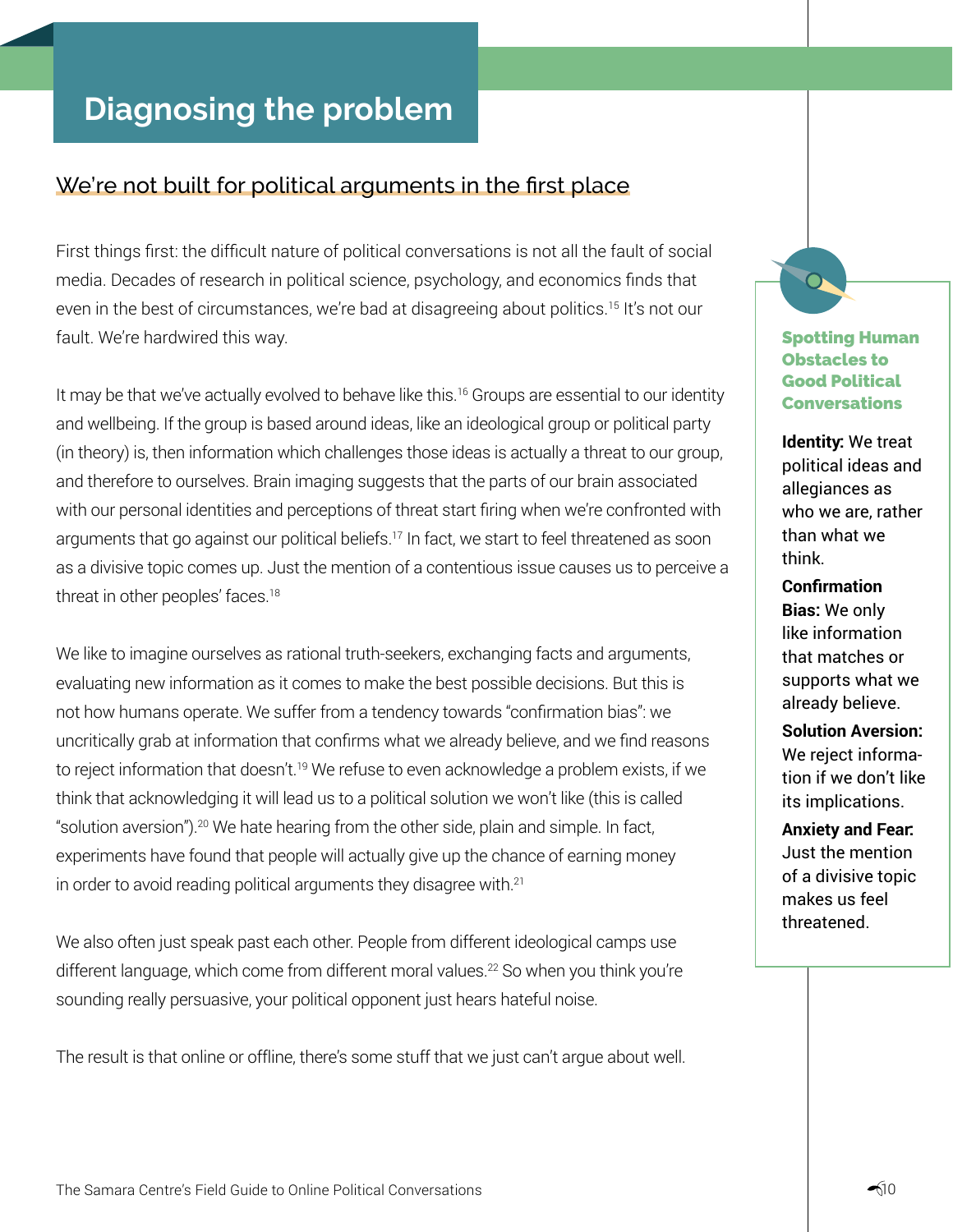## **What can't we talk about as a country?**

We asked Canadian social media users which topics they're most uncomfortable discussing with someone who disagrees. In general, Canadians are pretty game for political disagreement. But a few issues stood out as being particular conversation-stoppers. More than one in five Canadians are uncomfortable disagreeing about abortion, immigration and multiculturalism, sexual harassment, and Indigenous issues.

## **Percentage of Canadians who are uncomfortable discussing topic with someone who disagrees**

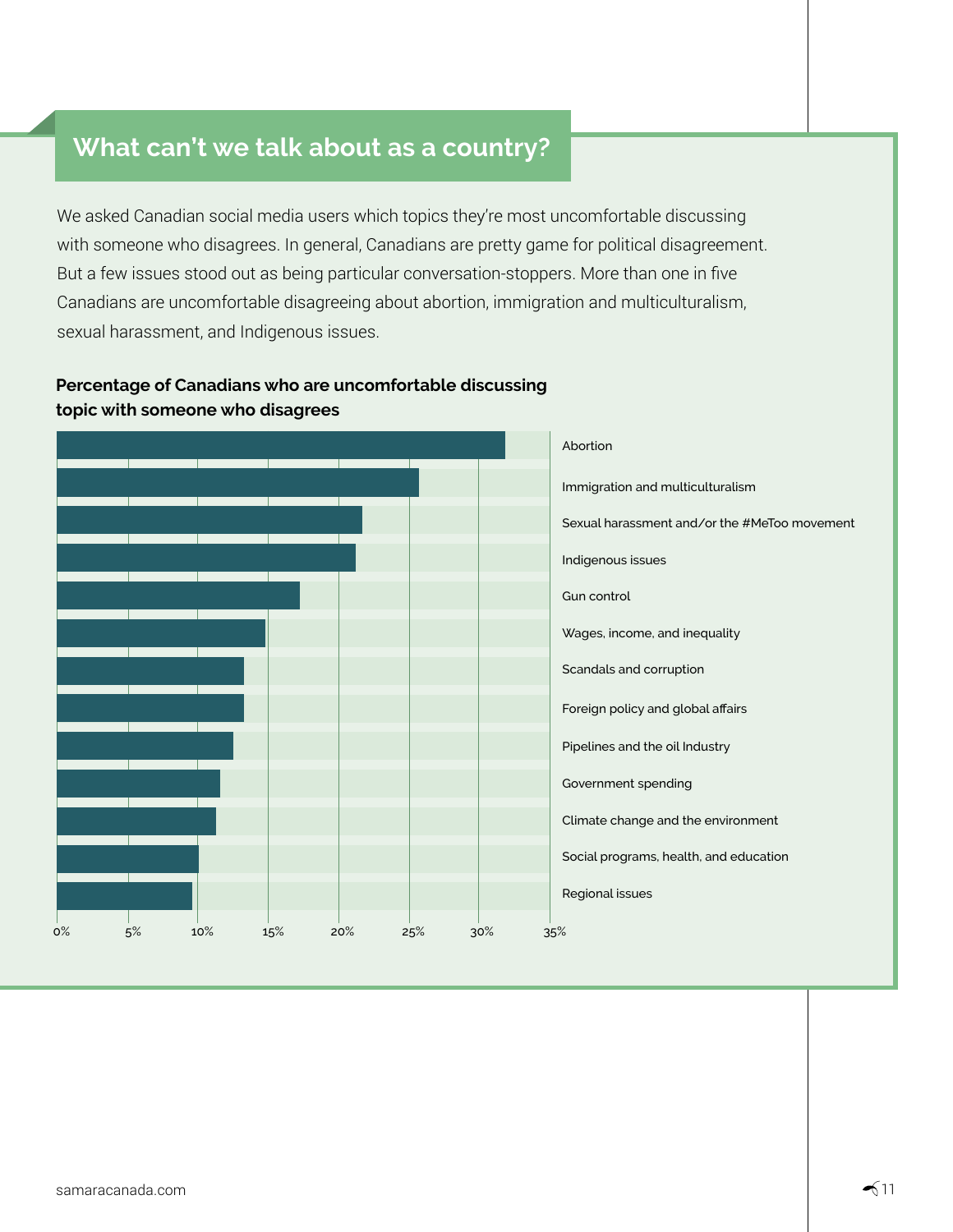# **Worst behaviour: What social media does to us**

It's hard to disagree civilly and constructively in person, and social media exchanges make it that much harder. There's no single reason for that, but there are a number of things that help explain why political conversations online are so vulnerable to going off the rails.

### **The platforms are designed to make us feel big emotions**

Understanding emotional amplification is important to understanding the nature of social media, and the "attention economy" that it operates in. The idea of an attention economy can be summarized this way: while information is almost limitless in the internet age, attention is a scarce resource. We can only pay attention to so much, so platforms are built to fiercely compete for our attention—not just by providing interesting or useful information, but by using tools to manipulate our attention. Provoking strong emotional responses is a great way to keep our attention.

Online content that produces strong emotions—either negative or positive—is more likely to "go viral."<sup>23</sup> Awe, anger, and anxiety are some of the most potent emotions for spreading content across the internet quickly.<sup>24</sup> Emotion is also contagious. Facebook conducted a highly controversial study in which nearly 700,000 users unwittingly had their feeds manipulated. The study found that users shown more negative or positive emotional content expressed more negative or positive emotions themselves.<sup>25</sup>

So emotional content gets more attention. Attention of any kind is good for the bottom line of a platform like Facebook, which sells advertising, so content that attracts attention and "engagement" (like comments and likes) is amplified—ending up in front of more of us. And we're vulnerable to feeling some of the emotion we see displayed. This is an environment in which anger can spread quickly and infect broadly.

Heavy social media days also tend to be less happy days, research suggests. It may not be true, as is sometimes feared, that social media use replaces more positive activities,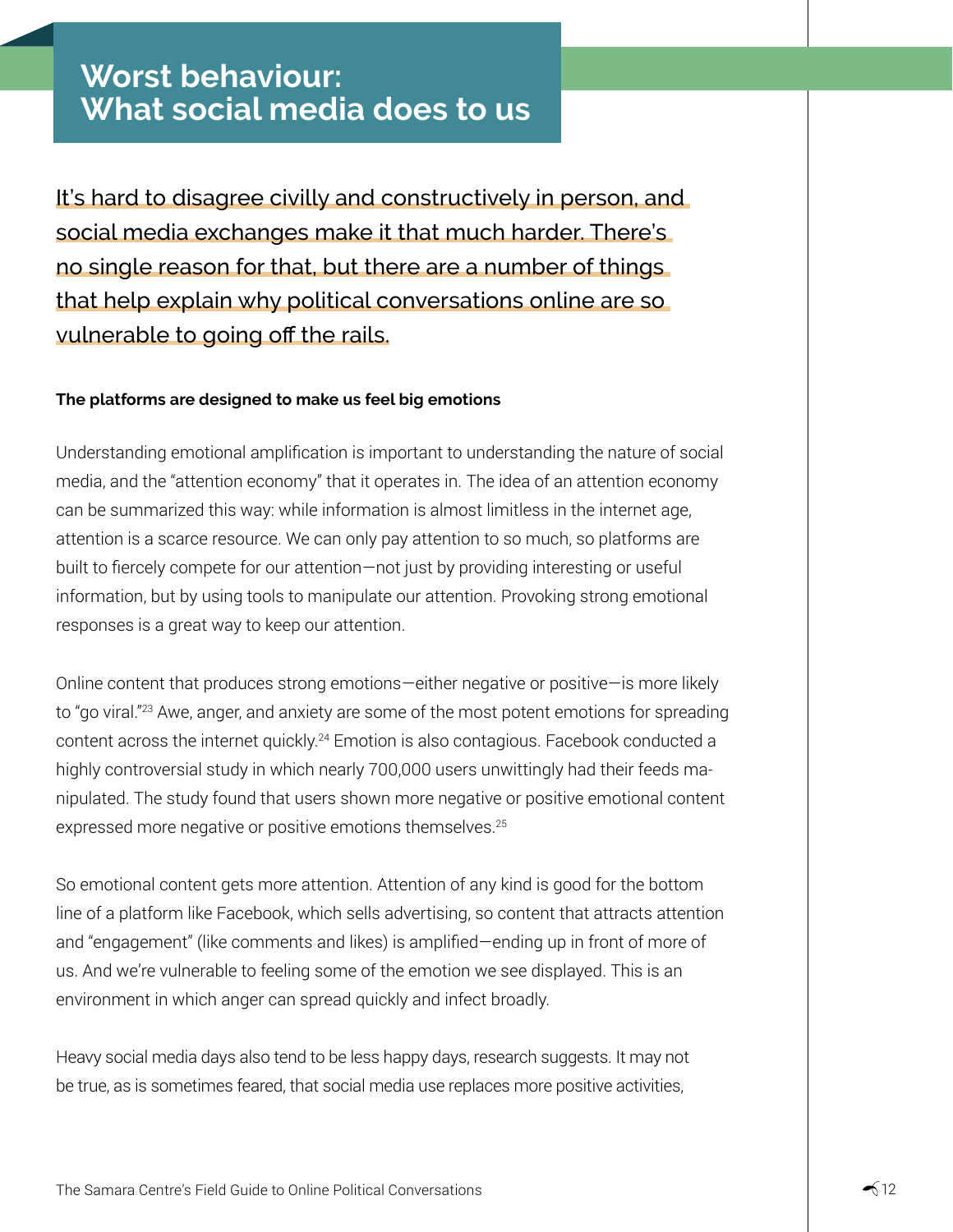like spending time with friends and family. Research has found that it tends to replace other activities we don't like, like cleaning and working—but whether cleaning or tweeting we tend not to be our happiest selves.<sup>26</sup>

### **Talking to a screen is just different**

Having our conversations mediated by a computer changes the way we talk to each other. Early in the social media era, anonymity was a big concern. The worry was that if we didn't have to identify ourselves and be accountable for our comments, we would be nastier. There is some experimental evidence that, for example, anonymous comment boards do produce more incivility than comment boards that do not permit anonymity.27 Believing yourself to be anonymous has also been associated with more cyberbullying.<sup>28</sup> Some platforms, like Twitter and Reddit, still permit anonymous users, while others, like Facebook, do not (and there's ongoing debate about whether anonymity online can be valuable).<sup>29</sup>

There are other ways that social media conversations are different. We can't read the social cues of the people we're talking to (which is why it's appealing to deliver bad news over email).<sup>30</sup> Our exchanges are brief, and that seems to have an effect on civility. For example, a study found that tweets directed at politicians immediately became slightly more civil after Twitter increased the word limit on tweets.<sup>31</sup> Also, people are "meaner on mobile"we're more uncivil when we use social media on our phones rather than at a computer.<sup>32</sup>

These may be contributing factors to a bigger phenomenon—sometimes called the "online disinhibition effect<sup>"33</sup>—where we compartmentalize our online and offline selves. And even when we make our identities public, we aren't accountable to the people we talk with on social media, who we might never meet in person, or have to coexist with in the neighbourhood or workplace or playground. The result is that we say things on the internet that we would never say in person.

## Spotting Social Media Obstacles to Good Political **Conversations**

**Emotional amplification:** Platforms amplify and spread strong emotions like anger.

**Anonymity:** Hiding who we are can make us more likely to act in ways we wouldn't if we felt personally accountable.

#### **Absent cues:**

We don't have to face the human responses of the people we're talking to.

**Haste:** We send messages that are poorly thought out.

**Online Disinhibition:** We treat our online and offline selves as different people.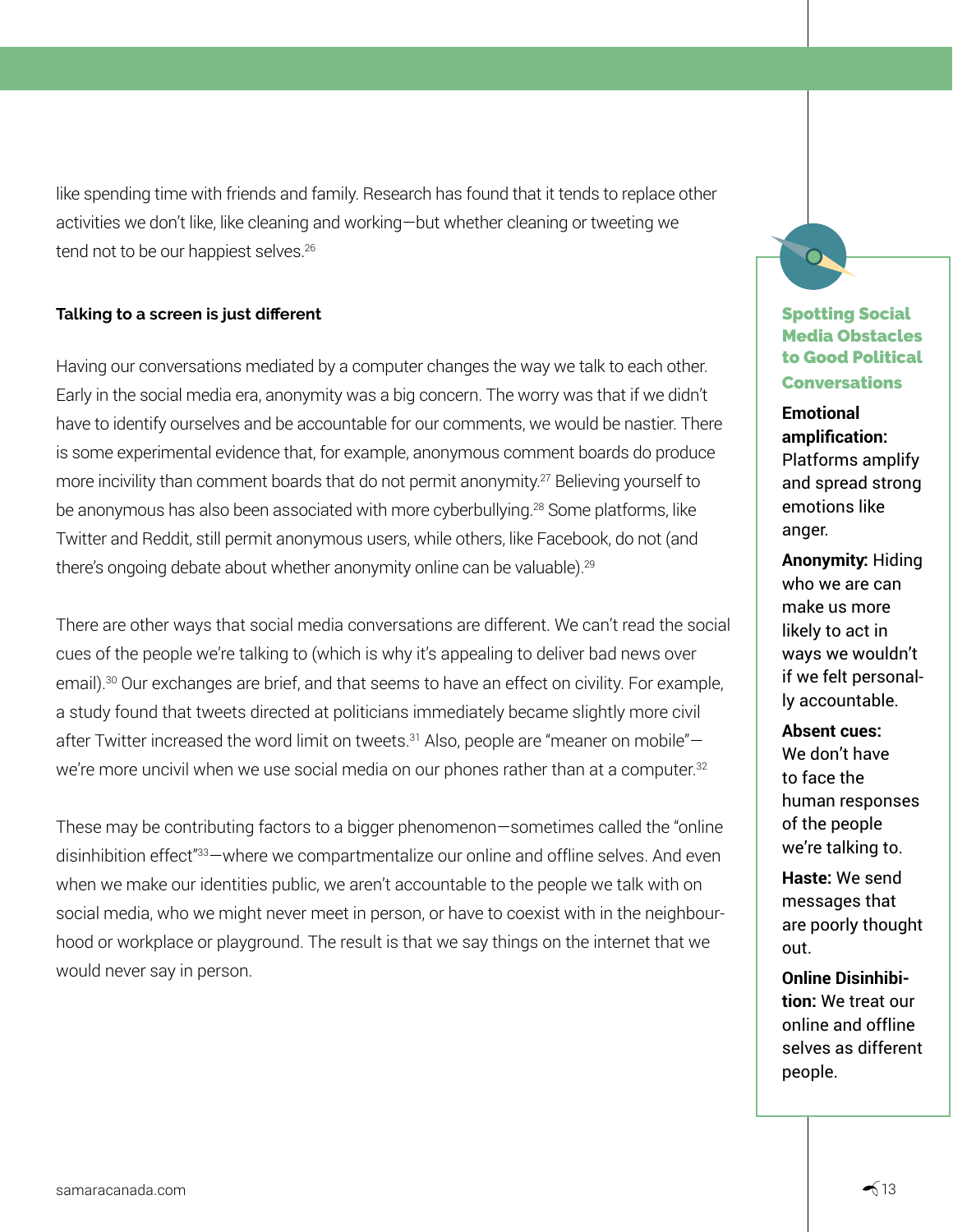## **Hell is other people?**

Canadian social media users agree that online political conversations tend to be less civil and angrier. And we don't like it. But we're quick to absolve ourselves of blame: just 7% of Canadians disagree with the statement "if I discuss politics online, I always do so respectfully." This odd pairing of the perception of widespread incivility with a near-universal belief that we aren't participating in it could reflect the poisonous effect that a small number of bots and trolls can have on the online public square. Or it could suggest a lack of self-awareness of the ways that the social media environment draws out behaviour from us that we don't identify with.

#### **If I discuss politics online, I always do so respectfully**



## **"Trench warfare"**

The social structure of social media also makes it ripe for angry exchanges. Much of the public conversation has focused on "filter bubbles" and "echo chambers." The idea is that we are becoming more polarized because, first, the internet makes it easier to seek out only the news and opinions that conform to our existing political opinions. And then algorithms—the secret, automatic rules that affect (among other things) what content we see—do the rest, filtering content to us that the platforms knows we'll like, so that we become increasingly cut off from the world beyond our political bubble.

But the social media echo chamber may be more myth than reality. Evidence is starting to accumulate that social media exposes us to a wider variety of news sources and views than is often thought.34 We do live in partial echo chambers, and some of us are highly motivated to cultivate our bubbles on social media. But that has as much to do with our offline lives and preferences—including forces like ideological,<sup>35</sup> geographic, and socio-economic sorting in society, and niche cable TV news—as it does with social media platforms. In fact, being on social media may actually expose us to different views more often than would otherwise be the case.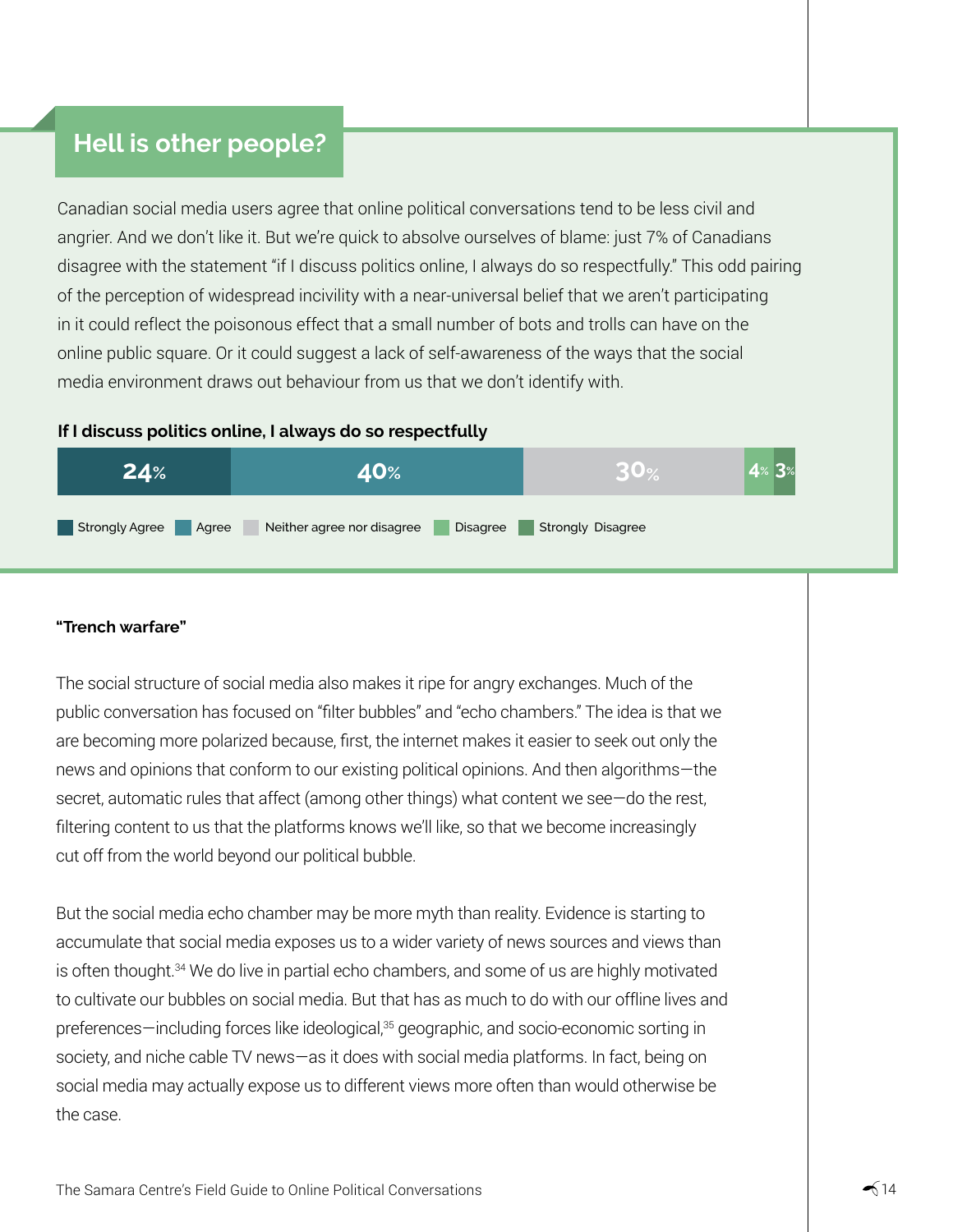"Trench warfare" has been proposed as a different way of conceptualizing the world of online debates.36 Basically, social media allows us to exist partially in echo chambers with people who share our views, which strengthens our views. But unlike offline life, we're also coming in contact in brief, superficial ways with strongly contradicting views—which also makes more entrenched in our own views.37 This results in polarization.

## **Social bubbles > Social media bubbles**

Most Canadian social media users reject the notion that they're stuck in an online echo chamber. Just 17% say that most of the political opinions they see online reflect their own views. But when we asked Canadians about their *offline* networks earlier this year, significantly more saw themselves as in a bubble. This finding reflects recent research, which suggests that we've overblown the online bubble issue.

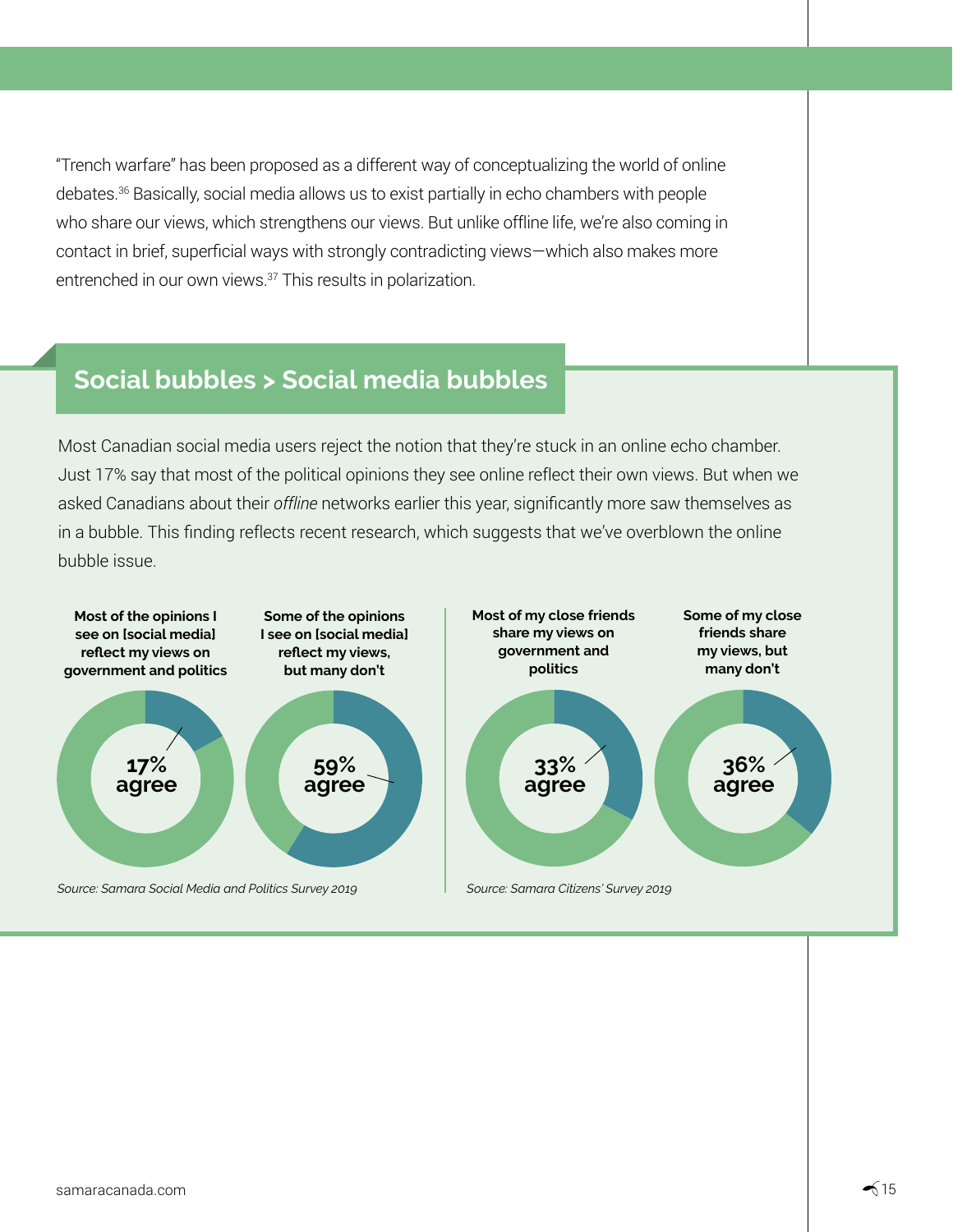#### **From trolls to bots**

Political conflict on social media also exists simply because some people—or the organizations they work for—want it that way. There's a spectrum of kinds of people who deliberately contribute to polarization and incivility online. At the more moderate end are people who are simply less bothered than most people by incivility,<sup>38</sup> and happy to inject some rudeness into their exchanges on social media which wouldn't be tolerated anywhere else. Further along the spectrum are true "trolls": people whose primary goal online is simply to make others angry or upset. According to psychological researchers, online trolls tend to hold certain personality traits, like a tendency toward sadism—quite simply taking pleasure in making other people suffer.39

So some people are uncivil because it doesn't bother them, and some are uncivil for the sake of being uncivil.

There are also some bad actors who contribute to online incivility with other goals in mind. Sometimes those goals are commercial, such as for people who are trying to draw clicks to fabricated news sites. Sometimes the goals are political. A key strategy of foreign enemies of our liberal democracy is to take advantage of, and exacerbate, online incivility. Russian information campaigns in the United States and Europe have used "bots"—fake social media accounts that are either fully automated or partially controlled by a person—to generate or boost emotional messages on both sides of a controversial issue.<sup>40</sup>

It's not clear how effective it's been, but it's happening in Canada too. An analysis by CBC News of now-deleted bot accounts controlled by the Russian Internet Research Agency found that these bots focused on Canadian issues like Syrian refugees and the pipeline debate.41 While the problem of "fake news" commands enormous attention right now, recent examinations of foreign interference campaigns have found that actual fake news makes up just a small amount of online activity. More common are attempts at the subtler, insidious poisoning of the digital public sphere by making use of existing polarization, and making it worse.

To be clear, bots can be directed toward positive, negative, and neutral ends. But part of the problem with bots is the way they can use questionable social media analytics to create a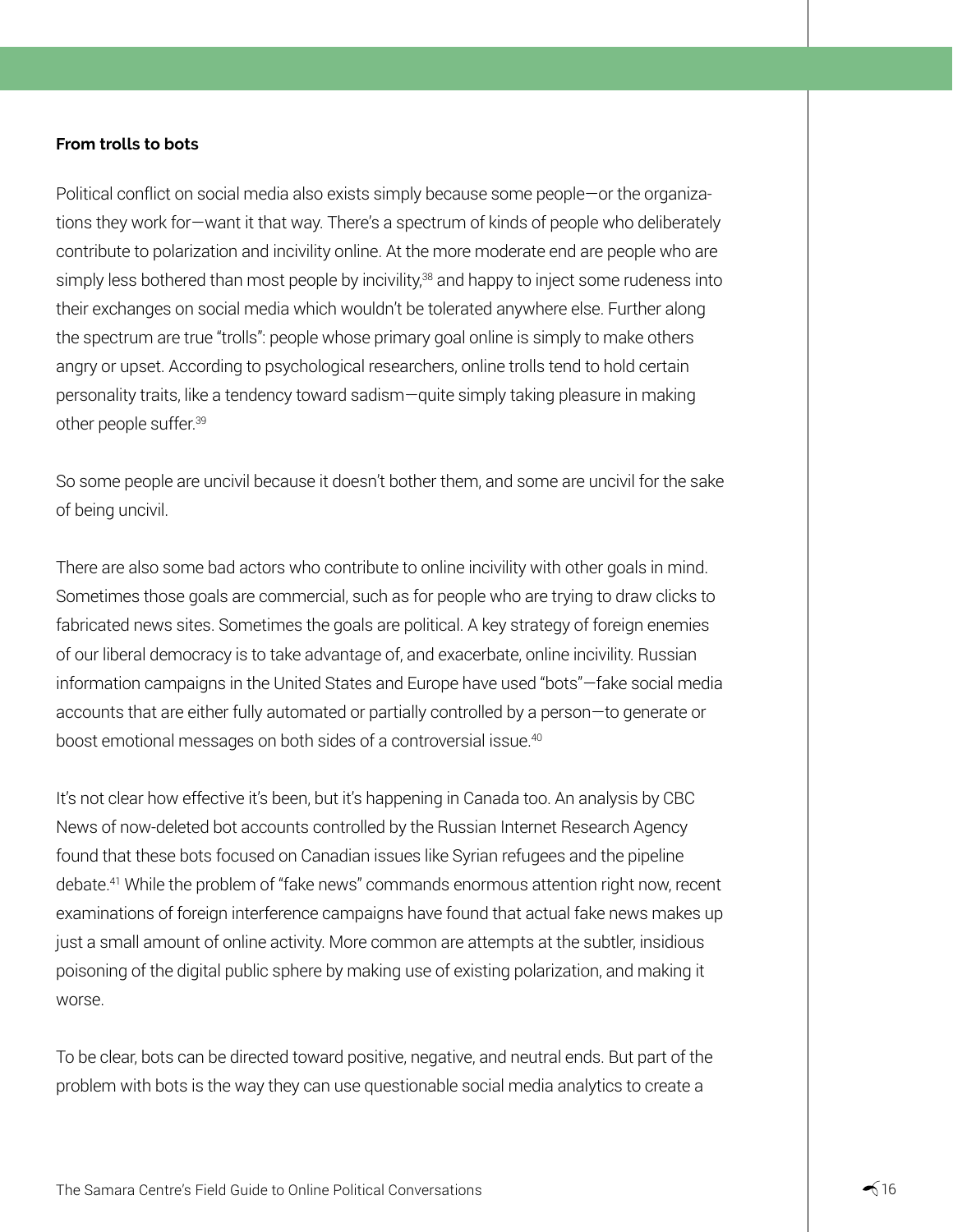false impression about how popular, widespread, or influential an argument is. When we as social media users uncritically rely on things like likes and retweets, or over-rely on social media platforms that put us in the hands of algorithms which affect the content we find but rely on questionable inputs, <sup>42</sup> we become more vulnerable to manipulation by bots.

## **Anatomy of bots**

In most basic terms, bots are fake social media accounts. Some bots are entirely automated. Others are partially controlled by real people, but still use automation to generate more activity than the human user could (technically a "cyborg").

In a political context, bots are used for a variety of purposes, both good and bad. According to Canadian communications researchers Elizabeth Dubois and Fenwick McKelvey,<sup>43</sup> these purposes include:



Dampeners: Bots used to suppress certain voices or messages (for example, by aggressively commenting negatively on a post).



Amplifiers: Bots used to broadcast more widely certain voices or messages (for example by retweeting constantly).

Transparency bots: Used to generate useful information and hold governments accountable (for example, by automatically tweeting out the results of Access to Information requests).



Servant bots: Used to automate certain simple tasks for political actors like politicians or journalists (for example, automatically deleting posts on a politician's Facebook page that include abusive language).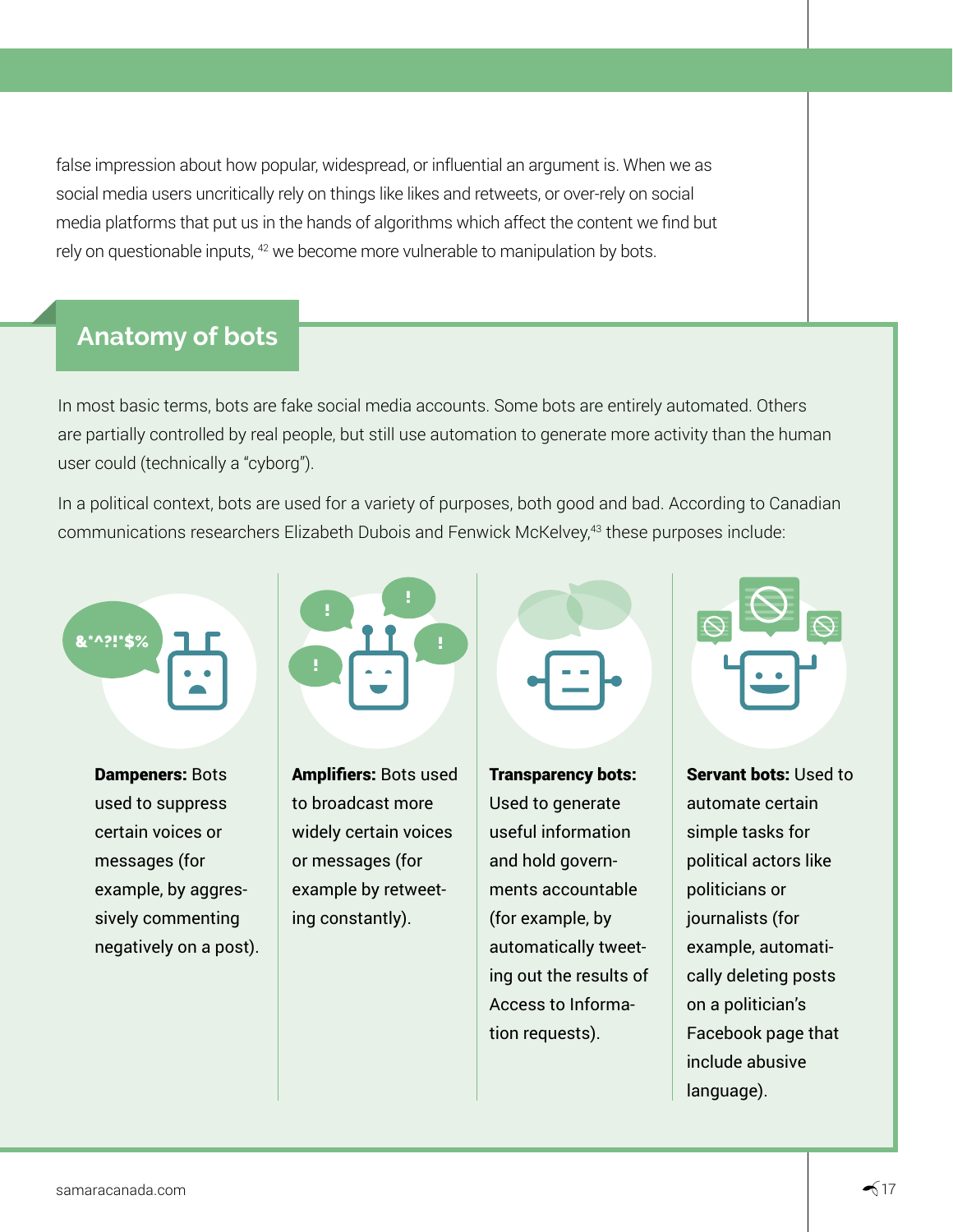# **Changing the conversation**

There are real risks to a culture of uncivil and counterproductive online political conversations. The causes of this culture are many, and complicated to address. But while these problems are well-known, too little attention has been paid to solutions—particularly public solutions to what are now public problems.

This report will now provide a brief overview of how governments are increasingly becoming involved in overseeing the digital public sphere, before turning to some approaches that citizens can themselves adopt in order to have better political conversations online.

## **Spotting the potential**

Much of the optimism about social media has disappeared—but it can make democratic opportunities available that wouldn't otherwise exist. Canadians are still somewhat more likely to agree than disagree that social media can be used to hold politicians accountable, and to explore new perspectives.

### **Social media helps me to hold politicians accountable for their views and actions.**



**Social media has exposed me to new ideas and perspectives, and led me to change my mind about some things.**

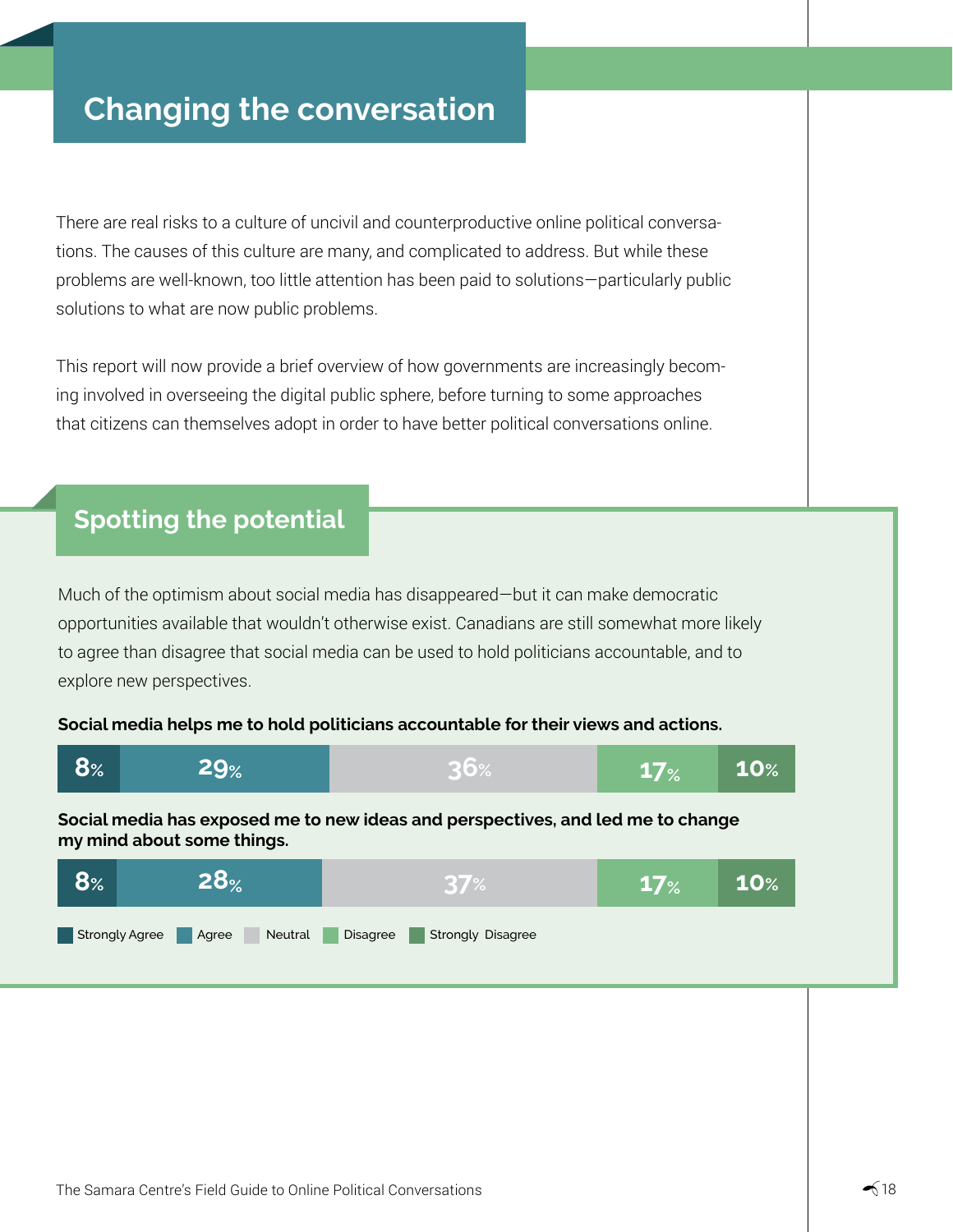## Where we're headed: Platform governance

For the first decade of the social media era, little attention was paid to the role of public authorities to oversee, regulate, and manage the digital public sphere. Important decisions like what content crossed a line, and when users should be excluded—were left to the social media platforms themselves. Those days may be coming to an end. Mega political events, like the Cambridge Analytica scandal, generated enormous public anger and brought attention to unaddressed problems. Most governments are now somewhere along the road to social media regulation, though these initiatives vary in their strength and effectiveness. Even Facebook's founder Mark Zuckerberg has publicly conceded that there should be new rules imposed in law.44

There's lots of heat, and not enough light. What does it all mean for online political conversations?

## **What's a platform?**

A platform, in this sense, is an online app or service which is powered by data.45 Facebook, Google Search, YouTube, and Twitter are all examples. Platforms are the places where users can have online political conversations.

## **What's platform governance?**

Platforms themselves govern what goes on in their sites. For example, platforms do content moderation—deciding if material is offensive or violates terms of service and must be removed, and occasionally banning users for their behaviour. Platforms are also governed by law. For example, social media platforms see some oversight from privacy authorities, who examine whether the platforms are sufficiently protecting users' data; anti-trust authorities, who look at whether the platforms are acting like monopolies; and other corporate regulators. Peoples' and organizations' behaviour on social media platforms is also governed through law. For example, digital political advertising falls under the spending limits and transparency requirements of the Canada Elections Act.

But there is an increasingly widespread view that governments have left social media platforms alone to govern themselves to too great of a degree. Trends around the democratic world suggest that a new era of public platform governance is coming, or is already here.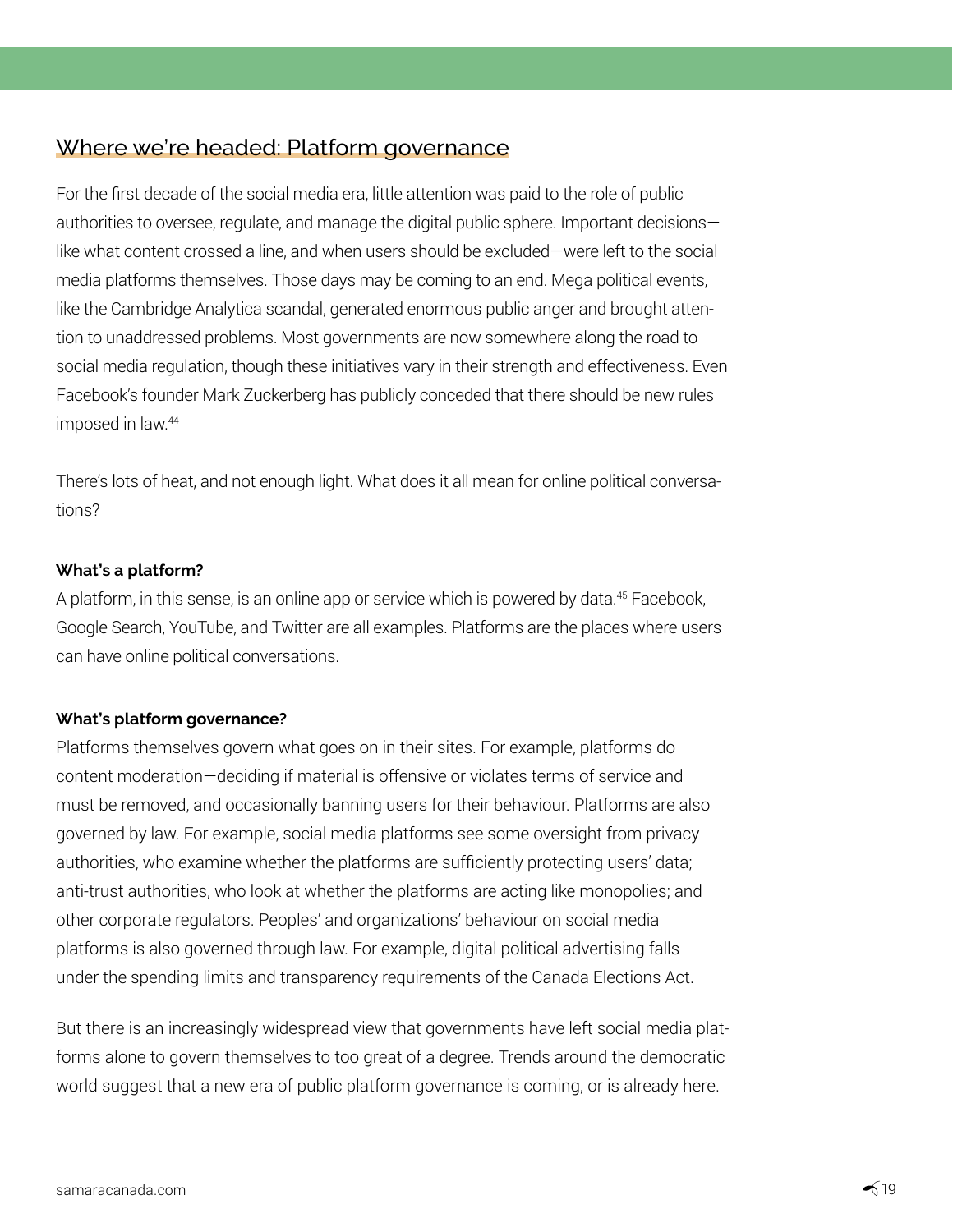But while lots of ink has been spilled arguing for more regulation of social media, there are a series of tricky remaining questions. For example:

- → Most importantly, how do governments reduce harmful behaviour without interfering with free political expression?
- $\rightarrow$  How should we treat social media platforms in the law? For example, should they be treated like publishers or media companies, responsible for their content in the same way?
- $\rightarrow$  Do we need new laws to deal with problems on social media, or new ways to enforce existing laws (such as laws concerning harassment and hate speech)?
- $\rightarrow$  How can algorithms be brought to public control or scrutiny?

Perhaps because of the unanswered questions, despite seeing danger in the platforms, Canadians are somewhat hesitant about social media regulation. The 54-country study that found Canadians are most likely to see social media as damaging to democracy also found that only 40% of Canadians want more regulation of content shared on social media—placing us, at 29th out of 54, in the middle of the pack. $46$ 

## **How should platform governance come to Canada?**

The federal government is likely to act on platform governance in the near future. But regulating social media must be done carefully, with effort put towards building consensus. The Government should consider following the lead of the Standing Committee on Access to Information, Privacy and Ethics—an Opposition-chaired Parliamentary committee which has begun to study issues of data, privacy, social media regulation, and democracy, and delivered a unanimous report on these topics in December 2018. In taking up these issues again, the committee could consider sponsoring a citizens' assembly—a group of randomly selected Canadians given the opportunity to meet regularly, learn about the topics, discuss them, and finally make recommendations. Committees in other Westminster Parliaments have begun to use citizens' assemblies to help them tackle wicked problems that need shared, democratically legitimate, cross-partisan solutions.<sup>47</sup>

With more questions than answers, and high stakes, Canadians should focus on getting the process right. The Samara Centre believes that a functional multi-party committee, with support from a citizens' assembly, could be a more credible vehicle for making decisions about the critical tradeoffs than a government would be.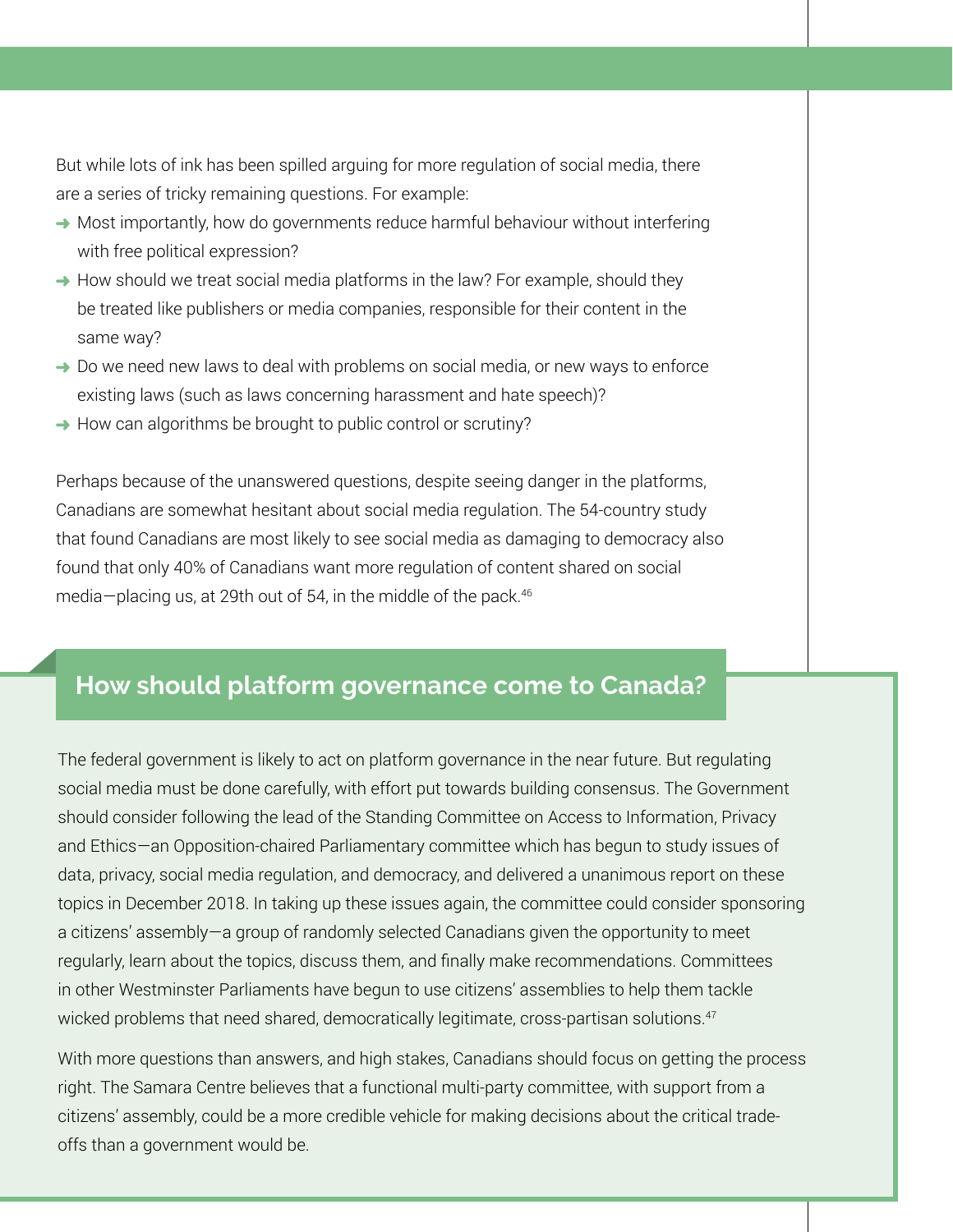# **Doing it ourselves**

With all the attention on what social media platforms and governments should do about the state of online political conversations, little attention has been paid to what citizens can do. Are there steps that citizens themselves can take to have better political conversations, despite the obstacles?

Our answer is a tentative yes. We offer seven rules for more constructive online conversations, based on the existing research. This is a brand-new area, and all of these techniques should be tested against new research.



**Lead by example**

Being civil can cause others in a conversation to follow your lead **1**

The first rule is as simple as it gets. Research shows that rudeness is contagious.<sup>48</sup> So is civility. For example, an experiment asked people to read a news article on a controversial issue (gun control), followed by a comment thread.<sup>49</sup> The participants were randomly assigned to a thread containing civil or uncivil debate. Sure enough, people reading the civil comments were more likely to make civil comments of their own. Happily, they were also more likely to stay on topic, and offer new perspectives—showing how civility makes for more useful and constructive political conversations, not just nicer ones.

In the real world, you don't have control over how civil a conversation is overall. You're working against the challenge of trolls, and the incivility they can bring out in others. But there is hope that targeted acts of unilateral civility will attract more civility from others (along with more relevant, interesting comments).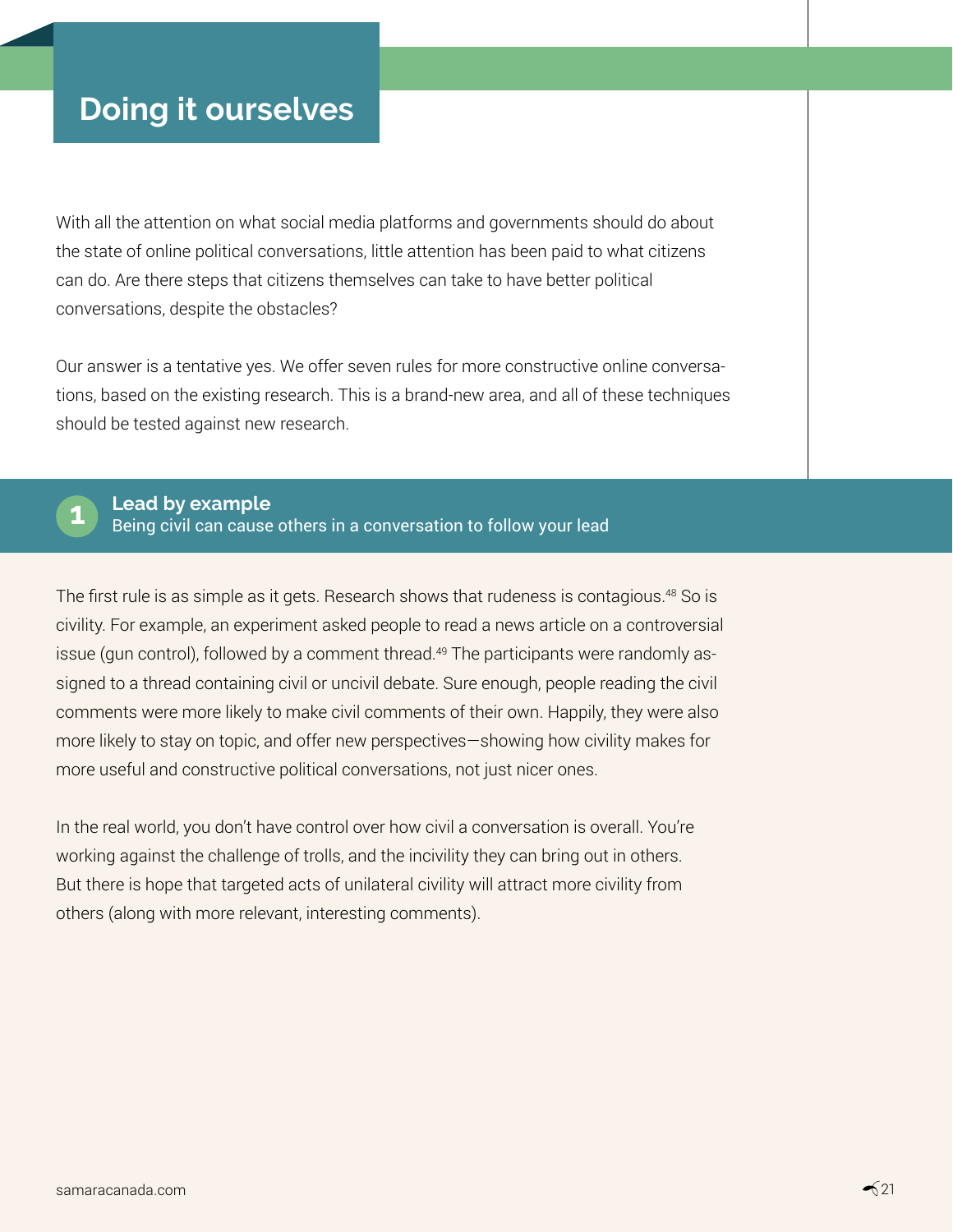

Does it help to call out bad behaviour? The answer is complicated. The experiment described above found that talking about the ugly state of the comment thread did not necessarily produce more civility. But elsewhere it has been found effective. The key is who is doing the calling out. Kevin Munger at New York University discovered this by building civility bots—fake Twitter accounts disguised as real people—to tweet at social media trolls and encourage them to change their behaviour. He then watched their public social media behaviour afterward to see if the criticism had any effect.

He started by directing bots at people who had used serious anti-Black slurs on Twitter, varying the identity of the bot—what they looked like, how many followers they had.50 He found that bots that were most effective at changing peoples' behaviour were from the "in-group" (in this case, they were white men tweeting at other white men), and seen as having high status (in this case, having more followers on Twitter). He then tried something similar with Twitter trolls who were being uncivil to people with different political views during the 2016 US presidential election.<sup>51</sup> Again, he found that receiving criticism about your conduct from someone who belongs to the same political team can change that conduct.

The lesson: if you want to foster a healthier online conversation, you might have to do the psychologically harder work of scrutinizing the behaviour of the people you agree with (or share identities with in other ways). They're more likely to listen to you if you tell them they're out of bounds.



## **Practice slow politics**

Small changes in the way you use technology can reduce the likelihood of using social media on the go, cutting down on thoughtless and aggressive exchanges

Think about all the deleted tweets by public figures, the apologies, the social media posts that do lasting harm to peoples' reputations. Social media lets us disgrace ourselves fast.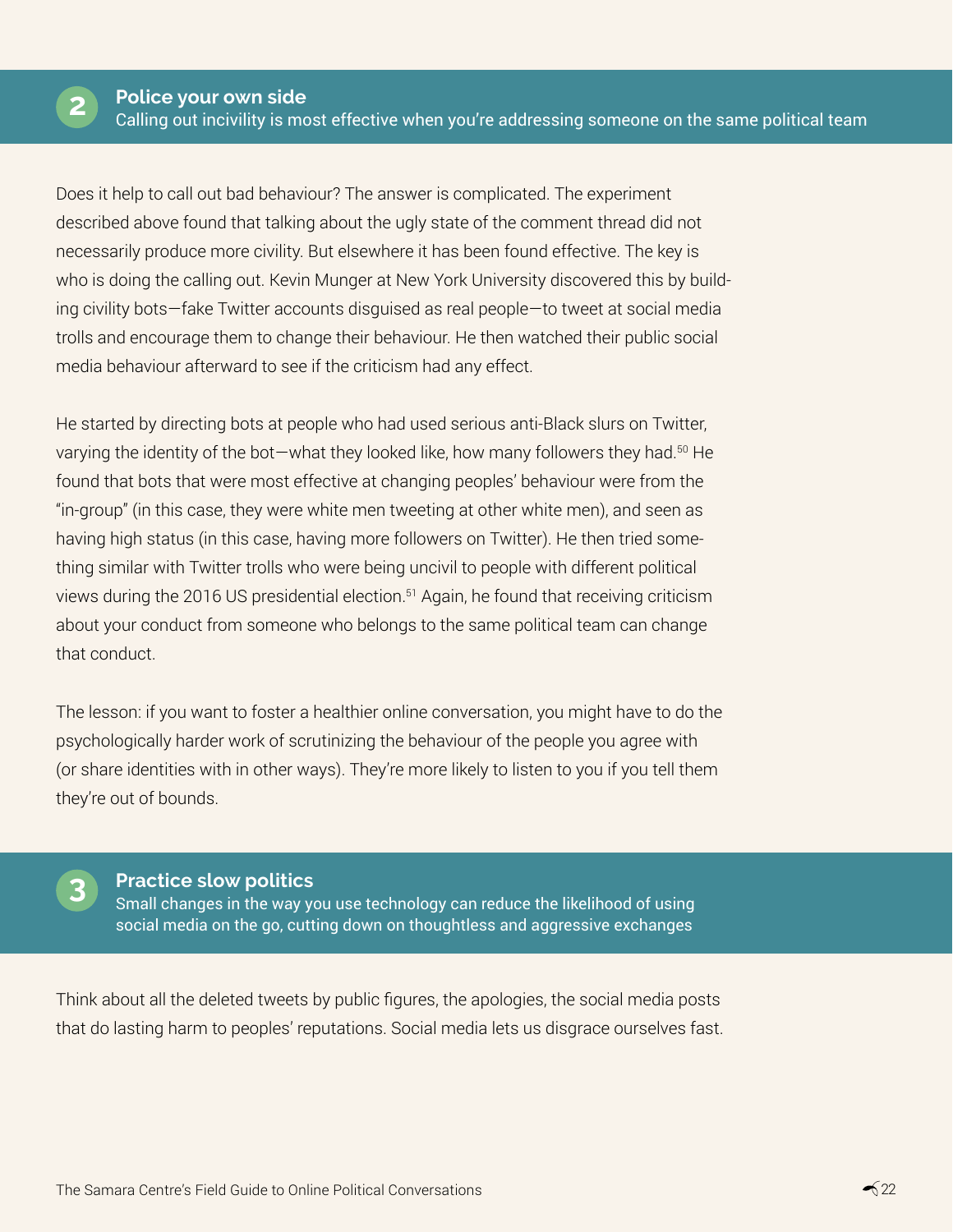There's evidence that the speed and brevity of social media makes us harsher.<sup>52</sup> And remember: people are "meaner on mobile."53 Research also finds that even boredom makes us more politically extreme.<sup>54</sup> And we tend to use social media in the place of unpleasant tasks, like housework.<sup>55</sup> All of this suggests that we are not at our best when we're picking away idly on social media at a bus stop—jumping into a discussion without having actively chosen to participate. Maybe it's time to add some friction into our social media use—to slow us down and make us more thoughtful.

The Center for Humane Technology makes a series of recommendations for how to limit our social media use on mobile devices.56 These include:

- Turning off all app notifications apart from actual messages from real people (because social media apps use notifications to draw us in).
- Changing the settings of your phone to grayscale (because colourful icons are used to grab our attention).
- Simply removing social media apps from your phone altogether (you can still use them at your computer).

Those recommendations break the hold of the attention economy on our time and focus. But they can also improve the health of our political conversations, requiring us to make a deliberate choice to log on and participate.



#### **Get into the weeds**

Inviting people to provide detailed explanations of what political choices they support, and doing so yourself, can reduce polarization

Whether we're debating on- or offline, we have the habit of having the same arguments in the same way over and over again. We quickly stop hearing one another, or thinking seriously about the opposing argument—or even thinking seriously about our own. That's hard to break out of, but one promising strategy involves getting into the fine detail.

Some research suggests that strong ideological views thrive on "the illusion of understanding"—we think we know more about complex issues than we actually do. (The "Dunning-Kruger Effect" just makes things worse; the same lack of knowledge that leads us to questionable conclusions makes us unable to see our own shortcomings).<sup>57</sup> If we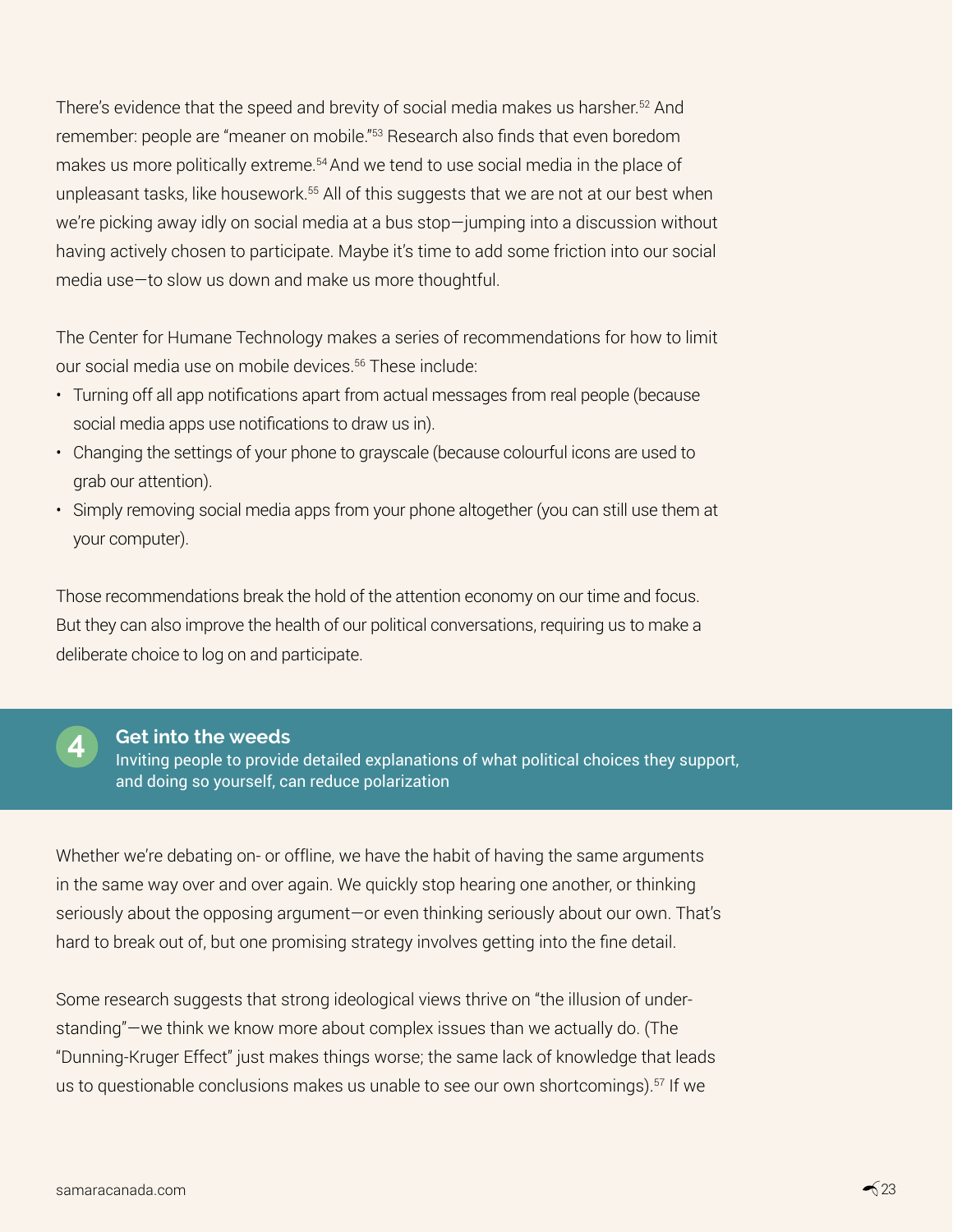were more aware of complexity and nuance and the limits of our own understanding, we may be more interested to hear from others and revise our own views. An experiment found that simply asking people to provide a detailed, step-by-step explanation for how a policy they support would work causes them to admit to themselves they understand less about it, and adopt moderated, less polarized attitudes.<sup>58</sup>

So consider the following as an intervention to produce more constructive and useful online political conversations. Rather than rehearsing the old arguments (e.g. "we should build the TMX pipeline/we shouldn't build the TMX pipeline"), ask questions that drill deeper (e.g. "How should the TMX pipeline be built, given the obstacles?" or, "How do you think stopping the pipeline works to reduce our impact on climate change?"). Encourage people to get into the mechanics of their positions, and do the same for your own.

## **Reframe your language**

**5**

Thinking about the moral foundations of an argument, and reflecting those foundations in your own language, can reduce the psychological distance between you and the person you're debating

Along with taking a new angle on an issue, consider adopting a new vocabulary. That's in response to an important school in political psychology that looks at our "moral foundations"— the basic, fundamental moral instincts we hold that inform how we look at the world. According to social scientists like George Lakoff and Jonathan Haidt, political ideologies map onto different conceptions of morality.<sup>59</sup> Haidt and other researchers have suggested that liberals are more responsive to arguments based on fairness or care, for example, while conservatives respond more to appeals to loyalty and authority.<sup>60</sup> This makes it hard for us to talk to one another, because we base our own arguments in language and values that aren't wholly shared. But understanding the differences between us can actually help us to bridge those differences in political conversations.

The University of Toronto's Matthew Feinberg and his colleagues have experimented with making the same argument using different moral language.<sup>61</sup> They find that echoing the moral language from the other side of the spectrum can make an argument more persuasive. For example, conservatives are more supportive of same-sex marriage when a loyalty-based argument is made ("same-sex couples are proud and patriotic …") rather than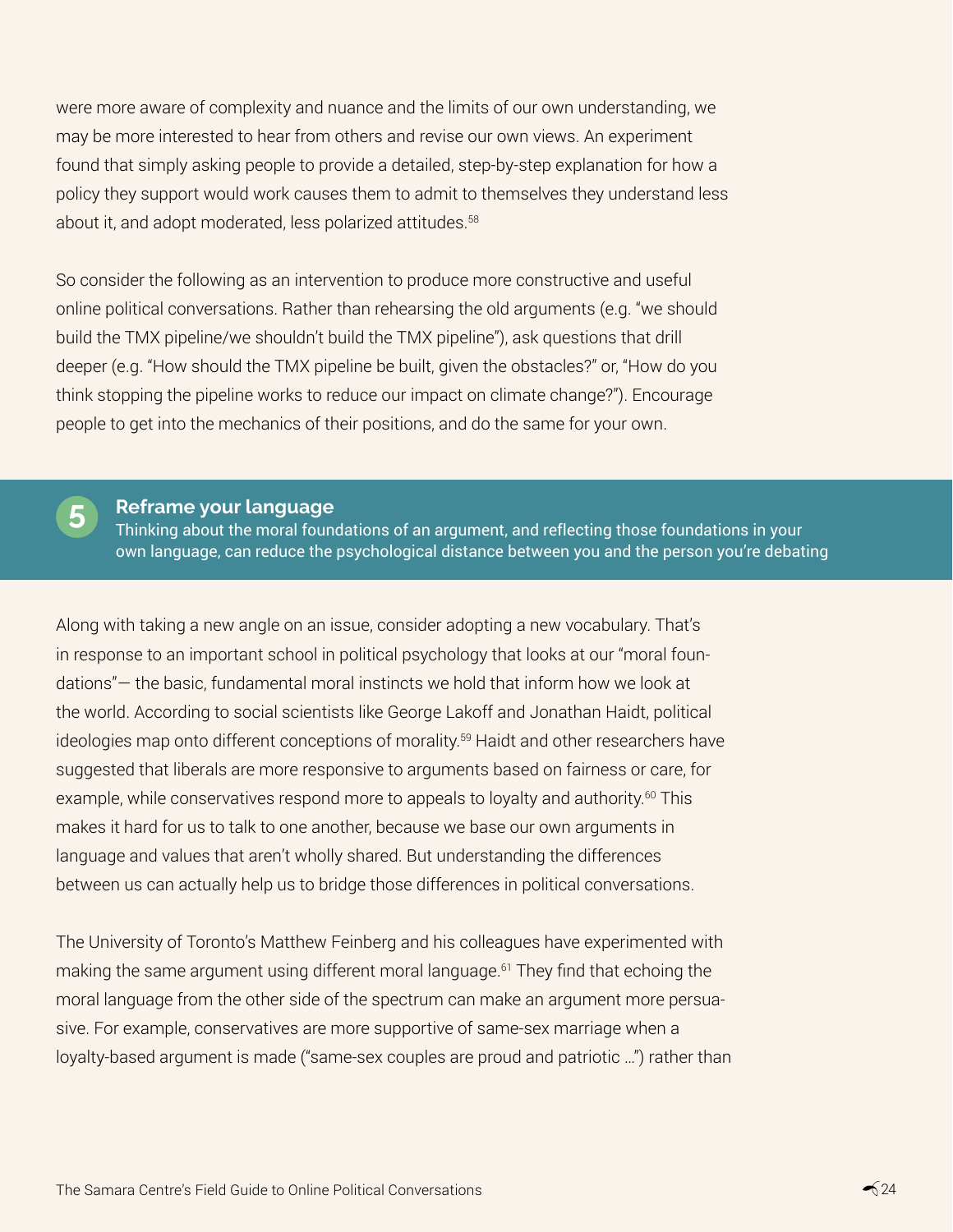a fairness-based argument ("all citizens should be treated equally"). Liberals are more supportive of funding for the military when a fairnessbased case is made (through the military, disadvantaged people can achieve upward mobility) versus a loyalty-based argument (the military unifies us and makes us great in the world). They've found that this works in the context of a political campaign too, and it can affect support for candidates.<sup>62</sup>

If moral reframing is enough to persuade some small number more of those from the other side, it probably helps close the psychological distance between camps. That could produce more civil exchanges, even when people aren't persuaded.

In the real world, it's probably impossible to expertly reframe your argument based on what social psychologists have learned about our different moral foundations. Perhaps the lesson is simply: listen carefully to arguments against your position. Think about the substance of the arguments, but also where they come from—the values they're built on. Try to reflect that back.



#### **Remind us what we share**

Priming someone to feel the identity that unite us (like civic identity) rather than the identity that divide us (like party affiliations) can reduce polarization

Our political views have a lot to do with our identities—who we see ourselves as, what political tribe we feel we belong to. That's a problem for democratic deliberation. But it may be that we can use that reality—the power of identity—to reduce polarization, at least long enough to have a constructive exchange.

We are more polarized when our partisan or ideological identities are activated—when, in the moment, we see ourselves as Liberals or Conservatives, Right or Left. But we have other identities—identities that are shared across the political spectrum. For example, most (but not all) participants in a Canadian election will identify as Canadians. And experiments have found that when we are prompted to think about shared civic identity, we hold warmer views toward people from other political teams.<sup>63</sup> An American study found that in the 2008 presidential election, people surveyed shortly before and after the July 4th national holiday, or before and after the Olympics (when the US team competed against the world), held systematically better opinions of the candidate they opposed.<sup>64</sup>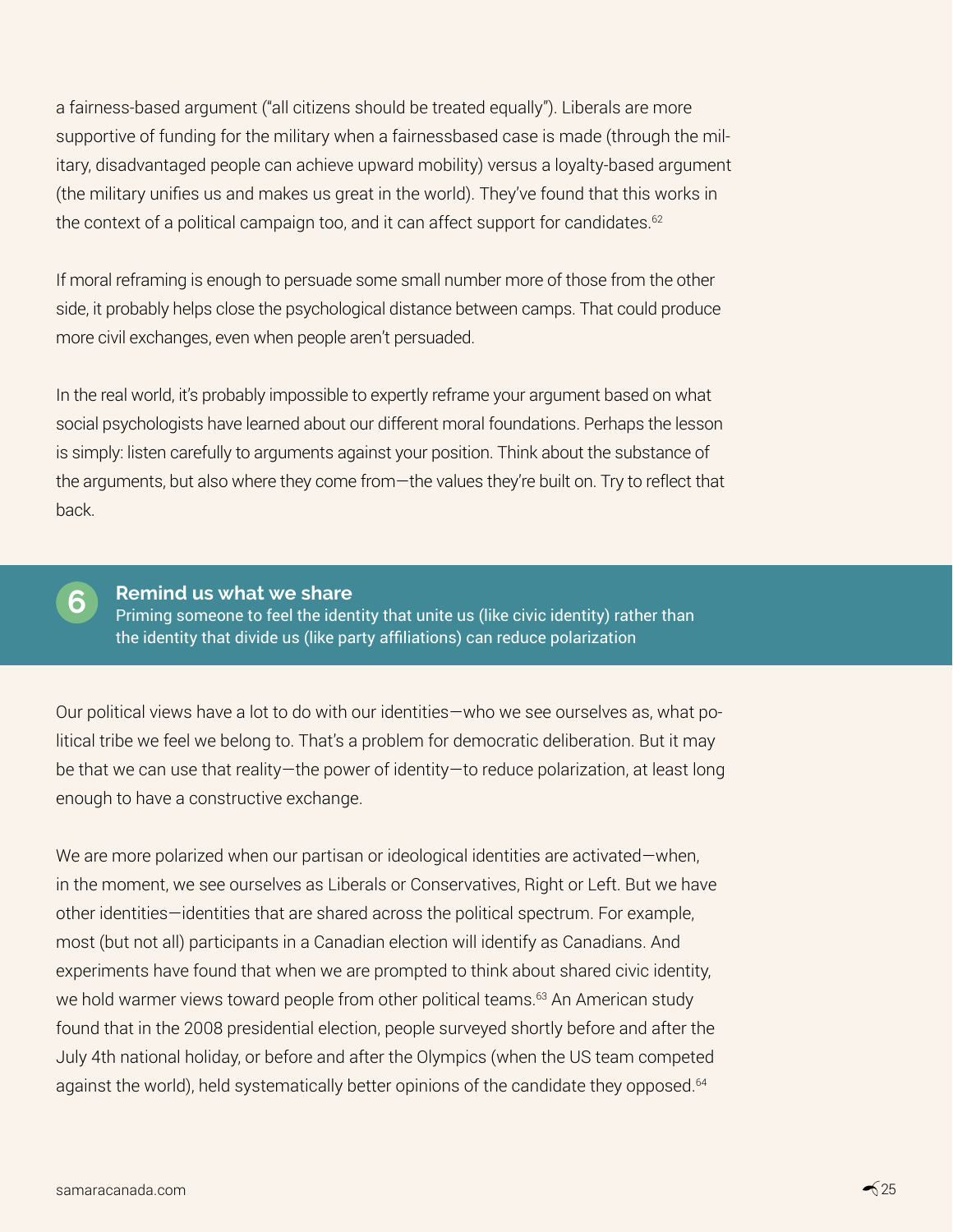If an online conversation is going off the rails, use language that encourages people to remember the things they share despite politics—a country, a desire to make that country stronger. Maybe that feels hokey, but there's real evidence for thinking that priming people's patriotism can help them speak across political divisions. It probably also helps that civility is seen (rightly or wrongly) as a national characteristic and shared norm of Canadians. That's a powerful prime.



## **7 Spot a bot**

Finally, let's not forget that some proportion of the political incivility comes from bots, fake accounts often operated by foreign interests that exist to poison the information environment. It's hard for individual users to combat the presence of bots. Much of their work is in simply amplifying a message through massive coordinated sharing. But knowing how to recognize them is necessary if we want to resist falling into the behaviour they're there to get out of us. Really: don't yell at bots.

The first step is to simply exercise critical thinking about whether a message is worth engaging with. Recall that bots take advantage of our reliance on analytics—things like the number of retweets and likes—which don't actually tell us that much about the popularity or reach of an argument.

For considering a particular account, the Atlantic Councils Digital Forensic Research Lab points out the clues that suggest you may be talking to a bot.<sup>65</sup> For instance:

- Do they have tons of activity on their account-like, 50+ posts a day?
- Do they spend most of their activity copying, sharing, and retweeting, rather than posting original content? Bots spend most of their time amplifying, so that can be a tell.
- Do they have a very small amount of activity or a short-lived account, but their posts have been shared and retweeted a lot? That's a strong suggestion that they are bots, getting amplified by all their little botnet friends.
- Are they anonymous, using a pseudonym (or a name that looks randomly generated, with numbers and letters) or a profile picture that isn't a photo of a person? Less identifying information makes it more likely to be a bot—but some bots use images and names, too.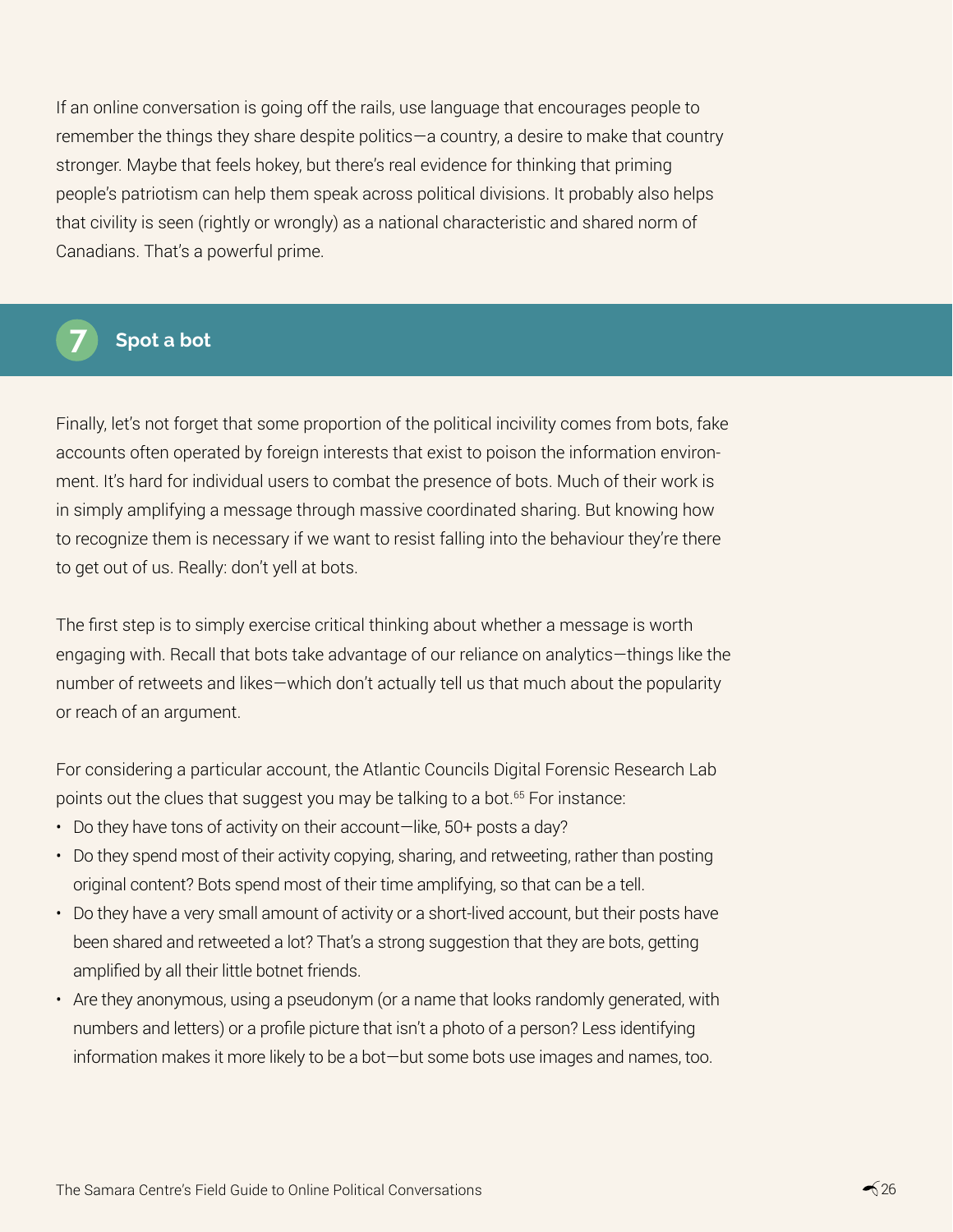• If you're looking at a photo of a real-looking person but still suspect a bot, you can take the next step of searching for that same image on Google. (In Google Chrome, just right-click on an image and select "Search Google for image.") Google will show other places where that photo has been used, allowing you to see if you are dealing with a bot that has taken someone's face, or is using the same photo as many other accounts.

If you really want to get serious, there are lots of tools available that can detect bots for you, including websites and browser extensions. Just asking yourself the question—am I arguing with a bot, which exists to harass me and fire me up in the service of foreign authoritarians?should have a disciplining effect.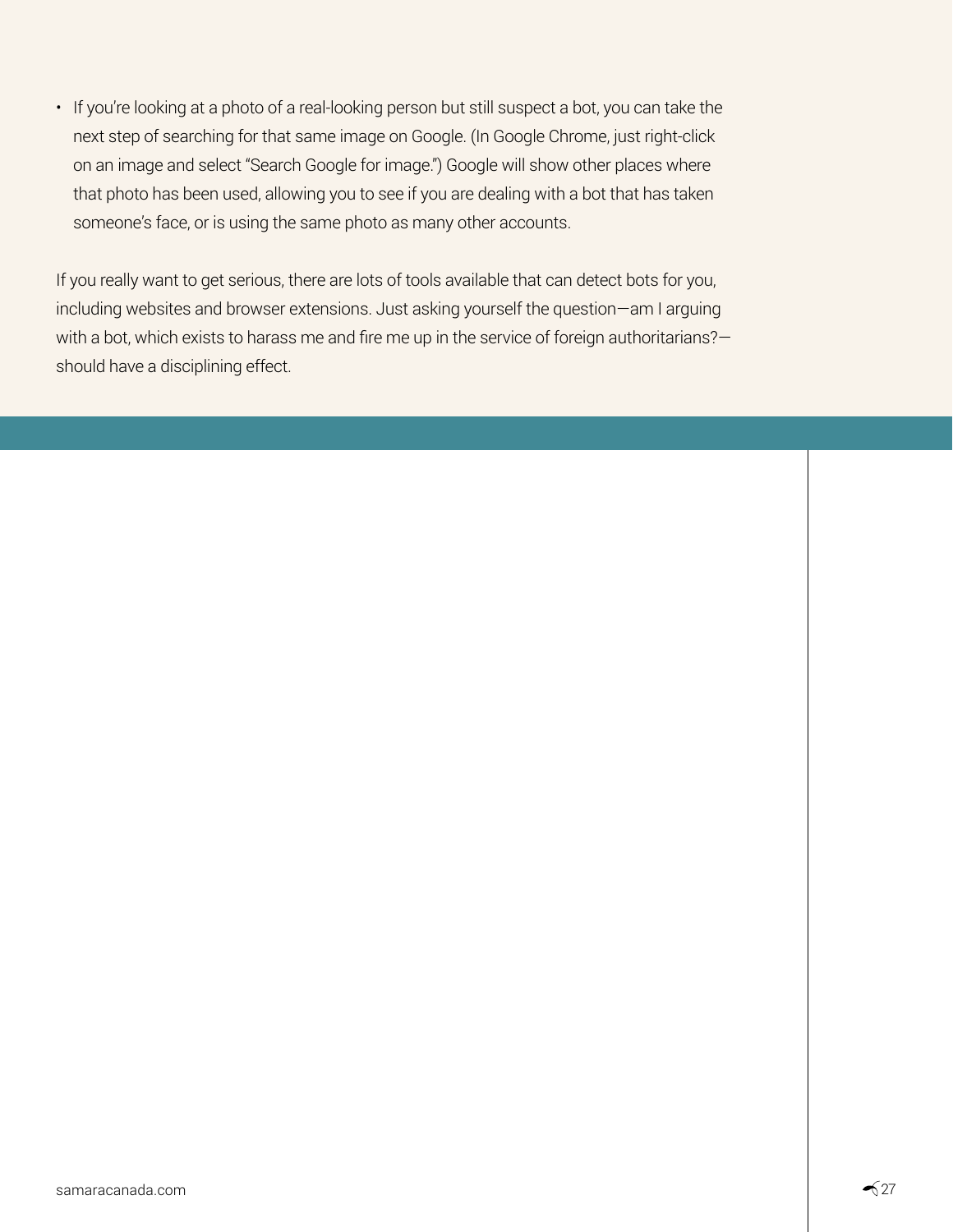# **Conclusion: Leaders need to lead, too**

In just over a decade, our society has gone from optimistic to deeply anxious about what social media means for democracy. That anxiety is felt as strongly in here in Canada as anywhere in the world.<sup>66</sup> The time has come for the first major renovation of the digital public square. Better that than a moral panic which would cause us to turn away from the potential social media still offers to have bigger, freer, more open democratic conversations.

This report has tried to sketch out ways for users of social media to navigate political conversations online—and hopefully, to make those conversations more comfortable, inclusive, and constructive. In this way, the Samara Centre hopes to stimulate a renovation from the ground up. But in doing so, we don't ever want to lose sight of the critical importance of fierce, even emotional, disagreement. It's an indispensable resource in democracy.

There are limits to what good citizens can do on their own. Our behaviour is powerfully shaped by platforms, which is why our political leaders need to work to build a consensus around better platform governance.

Our behaviour is also shaped by those leaders themselves. People with big profiles and lots of followers on social media are called "influencers," and there's a good reason for this. The research is clear: if leaders can't resist the big dark emotion, red-meat, sure-retweet-getter messaging, they infect us with their own incivility and misinformation. Or they can redirect their powerful emotions, persuasive language, and unparalleled reach to signal the kind of respect and political tolerance that democracy demands.

## US President Donald Trump on responses to his tweets:

"I used to watch it. It would be like a rocket ship when I put out a beauty. Like when I said remember when I said someone was spying on me? That thing was like a rocket!"<sup>67</sup>

## **A Note on the Data**

Unless otherwise noted, data in the Field Guide come from the Samara Centre Politics and Social Media Survey, conducted by Doctors Daniel Rubenson and Peter Loewen of 1,010 Canadian frequent social media users between July 17 and 19, 2019. The online survey sample provided by Dynata was drawn with regional, gender, and language quotas, and weighted against census values for age, gender, language, region, and immigration status.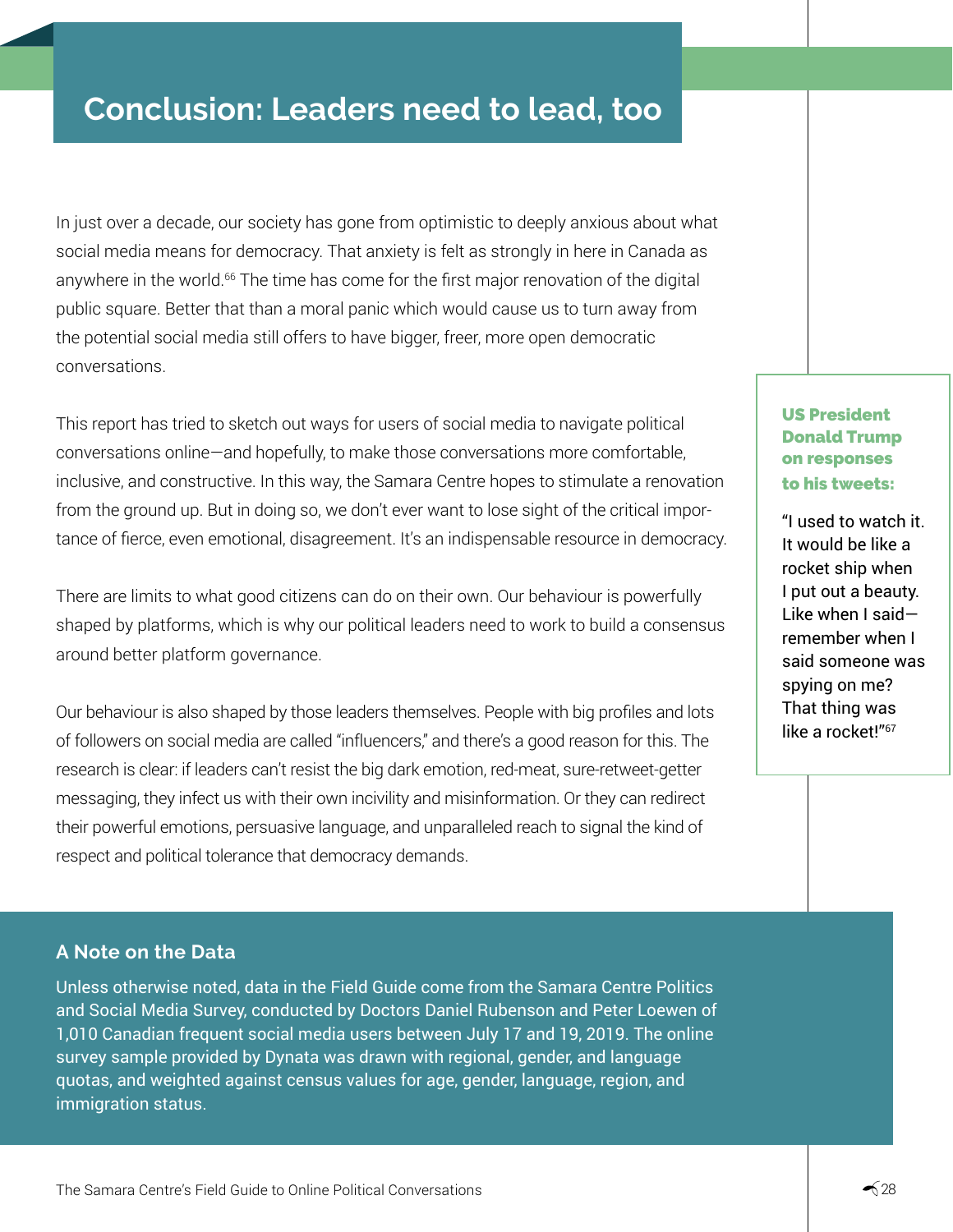We would like to thank David Moscrop and Fenwick McKelvey, who provided extremely helpful comments on earlier drafts of this report. We are also grateful to Matthew Feinberg and Kevin Munger for responding to questions about their important research contributions.

The Samara Centre is grateful for the support and collaboration of the Walrus Foundation. Throughout the election period, the Walrus will host an in-depth, non-partisan examination of the state of Canada's democracy, in print and on its website at [thewalrus.ca/democracy.](http://www.thewalrus.ca/democracy)

We wish to thank all of our individual donors from across the country. Without their generous support this research would not be possible.

This project has been made possible in part by the Government of Canada.

#### Funded by the Government of Canada



*Version française disponible.*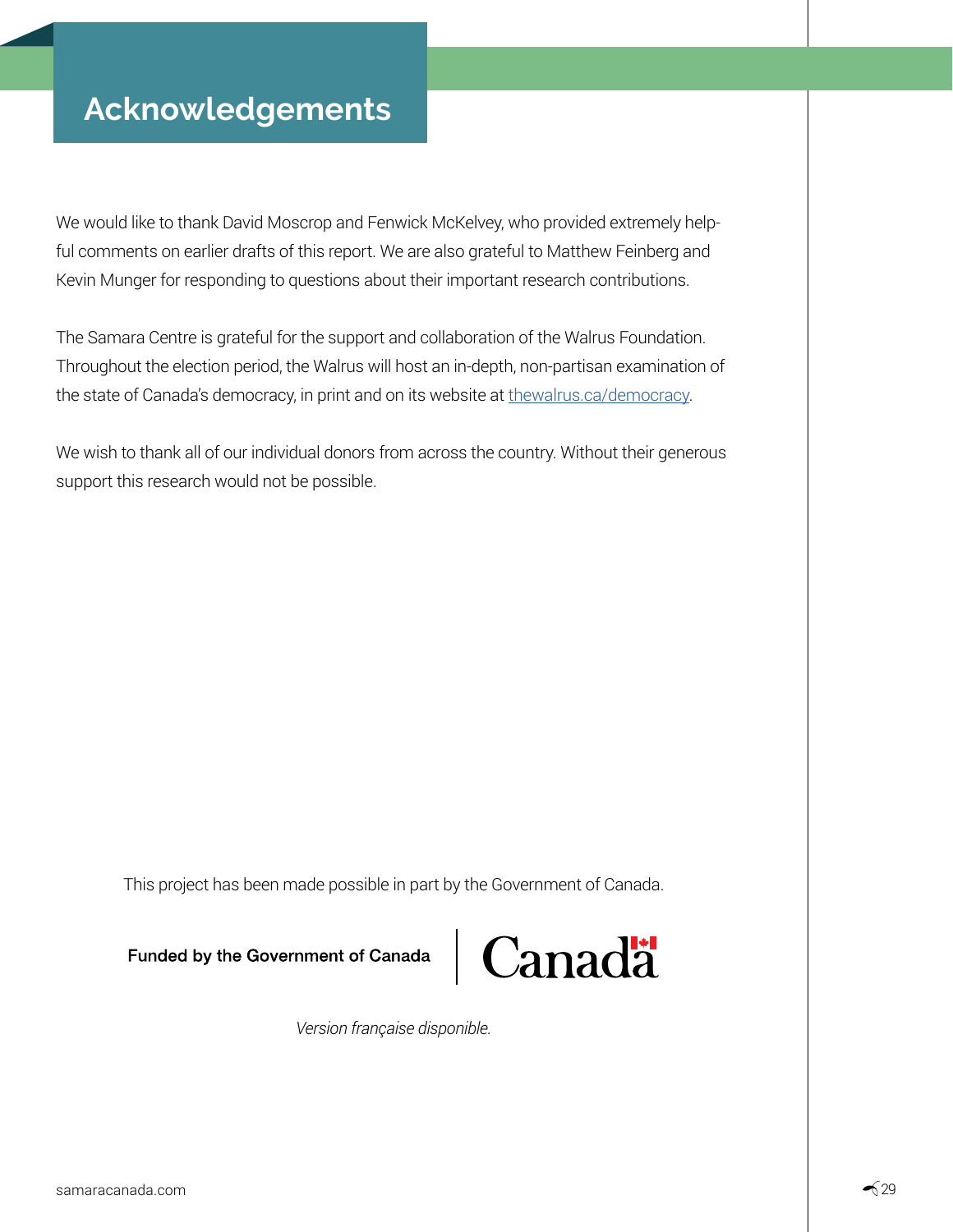#### **Endnotes**

1. Alex Boutilier (2019), "Trudeau takes aim at big tech, announces 'Digital Charter'," *Toronto Star,* 16 May 2019, available online from: [https://www.thestar.com/news/cana](https://www.thestar.com/news/canada/2019/05/16/trudeau-takes-aim-at-big-tech-announces-digital-charter.html)[da/2019/05/16/trudeau-takes-aim-at-big-tech-announces](https://www.thestar.com/news/canada/2019/05/16/trudeau-takes-aim-at-big-tech-announces-digital-charter.html)[digital-charter.htm](https://www.thestar.com/news/canada/2019/05/16/trudeau-takes-aim-at-big-tech-announces-digital-charter.html)l.

2. Kevin Hampton, Inyoung Shin, and Weixu Lu (2017), "Social Media and Political Discussion: When online presence silences offline conversation," Information, Communication and Society 20 (7): 1090-1107.

3. Elizabeth Dubois, Anatoliy Gruzed, Jenna Jacobson (2018), "Journalists' Use of Social Media to Infer Public Opinion: The Citizens' Perspective," *Social Science Computer Review* First View.

4. Michele Rempel Garner (@MicheleRempel), "The block button exists for a reason," 30 May 2019, tweet: https://twitter.com/MichelleRempel/status/1134142200026021892.

5. Deborah Brooks and John Geer (2007), "Beyond Negativity: The Effects of Incivility on the Electorate," *American Journal of Political Science* 51 (1): 1-16; see also Todd Graham and Scott Wright (2014), "*Analysing 'Super-Participation' in Online Third Spaces*," in M Cantijoch et al (eds.) Analyzing Social Media Data and Web Networks, London: Palgrave Macmillan.

6. Alexis Blue (2017), "How Tolerance for Incivility Affects Political Polarization," *University of Arizona News*, available online from: [https://uanews.arizona.edu/story/how-toler](https://uanews.arizona.edu/story/how-tolerance-incivility-affects-political-participation)[ance-incivility-affects-political-participation](https://uanews.arizona.edu/story/how-tolerance-incivility-affects-political-participation).

7. Kevin Hampton, Inyoung Shin, and Weixu Lu (2017), "Social Media and Political Discussion: When online presence silences offline conversation," *Information, Communication and Society* 20 (7): 1090-1107.

8. Ludovic Rheault, Erica Rayment, and Andreea Musulan (2019), "Politicians in the line of fire: Incivility and the treatment of women on social media," *Research and Politic*s January-March: 1-7.

9. See Steven Levitsky and Daniel Ziblatt (2018), *How Democracies Dies*, New York: Broadway Books.

10. Dalia Research and Rasmussen Global (2019), The Democracy Perception Index, available online from: [https://](https://daliaresearch.com/democracy/) [daliaresearch.com/democracy/](https://daliaresearch.com/democracy/).

11. Elizabeth Suhay, Emily Bello-Pardo, and Brianna Maurer (2017), "The Polarizing Effects of Online Partisan Criticism: Evidence from Two Experiments," *International Journal of Press/Politics* 23(1): 95-115; Hyunseo Hwang, Youngju Kim, and Yeojin Kim (2018), "Influence of Discussion Incivility on Deliberation: An examination of the mediating role of moral indignation," *Communication Research* 45 (2):

12. Diana C. Mutz and Byron Reeves, 2005, "The new videomalaise: Effects of televised incivility on political trust," *American Political Science Review* 99 (1): 1-15; Angelo Antoci et al (2019), "Civility and trust in social media," *Journal of Economic Behavior and Organization*, 160: 83-99.

13. Hyunseo Hwang, Youngju Kim, and Catherine Huh (2014), "Seeing is believing: Effects of uncivil online debate on political polarization and expectations of deliberation," *Journal of Broadcasting and Electronic Media* 58 (4): 621-633.

 14. Roberto Rocha and Jeff Yates (2019), "Twitter trolls stoked debates about immigrants and pipelines in Canada, data show," *CBC News Online*, 12 February 2019, available online from: [https://www.cbc.ca/news/canada/twit](https://www.cbc.ca/news/canada/twitter-troll-pipeline-immigrant-russia-iran-1.5014750)[ter-troll-pipeline-immigrant-russia-iran-1.5014750.](https://www.cbc.ca/news/canada/twitter-troll-pipeline-immigrant-russia-iran-1.5014750)

15. For an excellent overview of this research, see David Moscrop (2019), *Too Dumb for Democracy: Why we make bad political decisions and how we can make better ones*, Fredericton: Goose Lane Editions.

16. For an overview, see Elizabeth Kolbert (2017), "Why Facts Don't Change Our Minds," *The New Yorker* 19 February 2017.

17. Jonas Kaplan, Sarah Gimbel, and Sam Harris (2016), "Neural correlates of maintaining one's political beliefs in the face of counterevidence," *Scientific Reports* 6.

18. Joseph Simons and Melanie Green (2018), "Divisive Topics as Social Threats," *Communication Research* 45 (2): 165-187.

19. Kolbert.

20. Troy Campbell and Aaron Kay (2014), "Solution aversion: On the relation between ideology and motivated disbelief," *Journal of Personality and Social Psychology* 107 (5): 809-24.

21. Jeremy Frimer, Linda Skitka, and Matt Motyl (2017),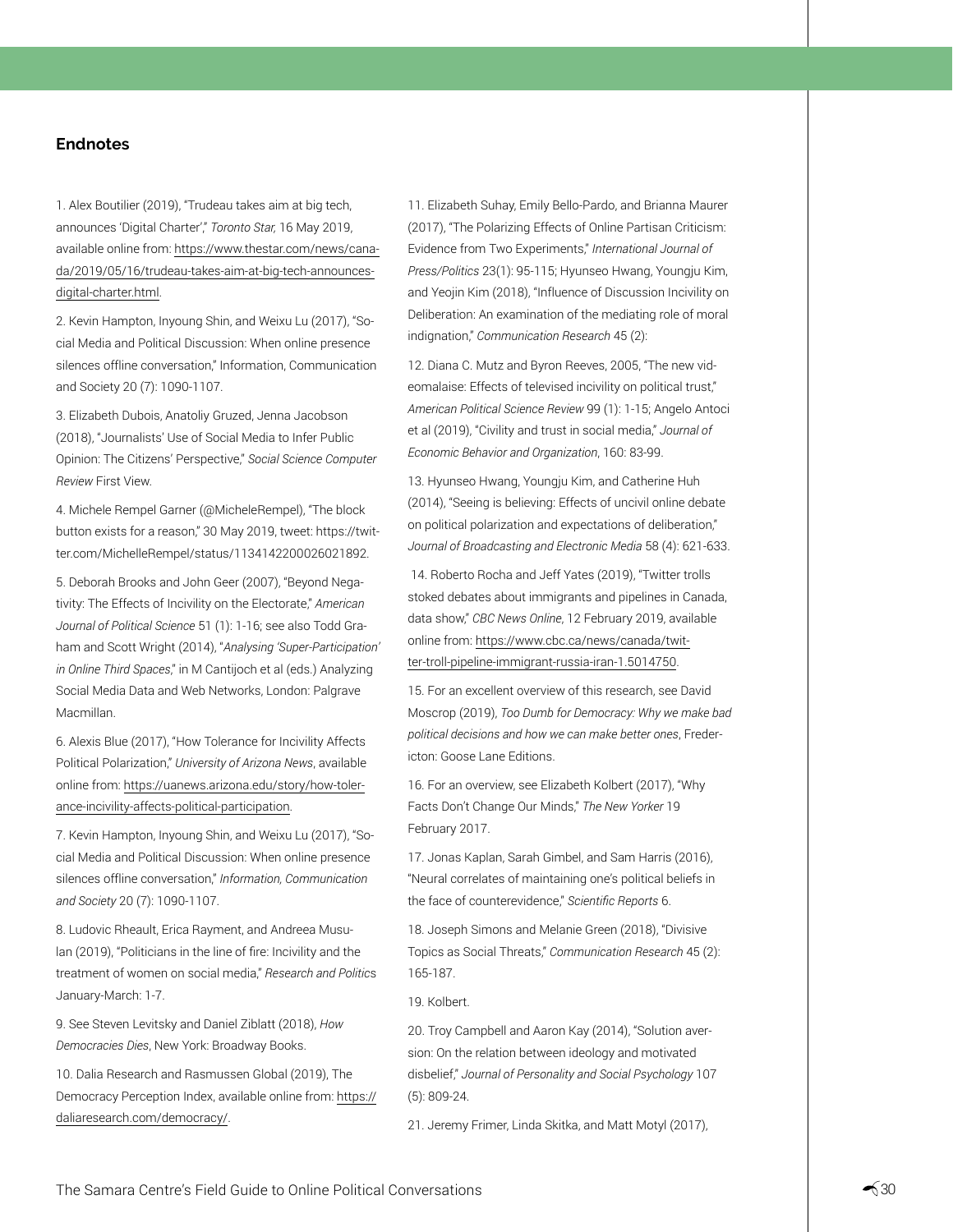"Liberals and conservatives are similarly motivated to avoid exposure to one another's opinions," *Journal of Experimental Social Psychology* 72: 1-12.

22. See for example Matthew Feinberg and Robb Willer (2015), "From Gulf to Bridge: When do moral arguments facilitate political influence?" *Personality and Social Psychology Bulletin* 41 (12).

23. Jonah Berger and Katherine Milkman (2012), "What makes online content viral?" *Journal of Marketing Research* 49 (2): 192-205; Kerry Jones, Kelsey Libert, and Kristin Tynksi (2016), "The emotional combinations that make stores go viral," *Harvard Business Review* 23 May 2016.

24. Berger and Milkman 2012.

25. Adam Kramer, Jamie Guillory, and Jeffrey Hancock (2014), "Experimental evidence of massive-scale emotional contagion through social networks," *Proceedings of the National Academy of Sciences of the United States of America* 111 (24): 8788-8790.

26. Jeffrey Hall, Rebecca Johnson and Elaina Ross (2019), "Where Does the Time Go? An experimental test of what social media displaces and displaced activities' associations with affective well-being and quality of day," *New Media & Society* 21 (3): 674-692.

27. Arthur Santana (2014), "Virtuous or Vitriolic: The effect of anonymity on civility in online newspaper reader comment boards," *Journalism Practice* 8 (1): 18-33.

28. Christopher Barlett, Douglas Gentile, and Chelsea Chew (2016), "Predicting cyberbullying from anonymity," *Psychology of Popular Media Culture* 5 (2): 171-180.

29. See for example Gabriella Coleman (2014), "Anonymity Online Serves Us All," *New York Times* 20 August 2014, available online from: [https://www.nytimes.com/roomfor](https://www.nytimes.com/roomfordebate/2014/08/19/the-war-against-online-trolls/anonymity-online-serves-us-all)[debate/2014/08/19/the-war-against-online-trolls/anonymi](https://www.nytimes.com/roomfordebate/2014/08/19/the-war-against-online-trolls/anonymity-online-serves-us-all)[ty-online-serves-us-all](https://www.nytimes.com/roomfordebate/2014/08/19/the-war-against-online-trolls/anonymity-online-serves-us-all).

30. Liraz Margalit (2014), "The Psychology Behind Social Media Interactions," *Psychology Today* 29 August 2014, available online from: [https://www.psychologytoday.com/](https://www.psychologytoday.com/us/blog/behind-online-behavior/201408/the-psychology-behind-social-media-interactions) [us/blog/behind-online-behavior/201408/the-psycholo](https://www.psychologytoday.com/us/blog/behind-online-behavior/201408/the-psychology-behind-social-media-interactions)[gy-behind-social-media-interactions](https://www.psychologytoday.com/us/blog/behind-online-behavior/201408/the-psychology-behind-social-media-interactions).

31. Kokil Jaidka, Alvin Zhou, and Yphtach Lelkes (2018),

"Brevity is the Soul of Twitter: The constraint affordance and political discussion," Social Science Research Network, available online from: [https://papers.ssrn.com/sol3/papers.](https://papers.ssrn.com/sol3/papers.cfm?abstract_id=3287552) [cfm?abstract\\_id=3287552](https://papers.ssrn.com/sol3/papers.cfm?abstract_id=3287552).

32. Jacob Groshek and Chelsea Cutino (2016), "Meaner on Mobile: Incivility and impoliteness in communicating contentious politics on sociotechnical networks," *Social Media + Society* 1-10.

33. John Suler (2004), "The Online Disinhibition Effect," *Cyberpsychology and Behavior*, 7 (3).

34. See for example Andrew Guess, Brendan Nyhan, Benjamin Lyons, and Jason Reifler (2018), *Avoiding the Echo Chamber about Echo Chambers: Why selective exposure to like-minded political news is less prevalent than you think*, Miami: The Knight Foundation, available online from: [https://](https://kf-site-production.s3.amazonaws.com/media_elements/files/000/000/133/original/Topos_KF_White-Paper_Nyhan_V1.pdf) [kf-site-production.s3.amazonaws.com/media\\_elements/](https://kf-site-production.s3.amazonaws.com/media_elements/files/000/000/133/original/Topos_KF_White-Paper_Nyhan_V1.pdf) [files/000/000/133/original/Topos\\_KF\\_White-Paper\\_Ny](https://kf-site-production.s3.amazonaws.com/media_elements/files/000/000/133/original/Topos_KF_White-Paper_Nyhan_V1.pdf)[han\\_V1.pdf](https://kf-site-production.s3.amazonaws.com/media_elements/files/000/000/133/original/Topos_KF_White-Paper_Nyhan_V1.pdf); Elizabeth Dubois and Grant Black (2018), "The echo chamber is overstated: the moderating effect of political interest and diverse media," *Information, Communication and Society* 21; Efrat Nechustai and Set Lewis (2019), "What kind of news gatekeepers do we want machines to be? Filter bubbles, fragmentation, and the normative dimensions of algorithmic recommendations," *Computers in Human Behaviour* 90: 298-307.

35. Anthony Kevins and Stuart Soroka (2018), "Growing Apart? Partisan Sorting in Canada, 1992-2015," *Canadian Journal of Political Science* 54 (1): 103-133.

36. Rune Karlsen, Kari Steen-Johnsen, Dag Wollebaek, and Bernard Enjolras (2017), "Echo Chamber and Trench Warfare Dynamics in Online Debates," *European Journal of Communication* 32 (3): 257-273.

37. Christopher Bail et al (2018), "Exposure to opposing views on social media can increase political polarization," *Proceedings of the National Academy of Sciences* 115 (37): 9216-9221.

38. Alexis Blue (2017), "How Tolerance for Incivility Affects Political Polarization," *University of Arizona News*, available online from: [https://uanews.arizona.edu/story/how-toler](https://uanews.arizona.edu/story/how-tolerance-incivility-affects-political-participation)[ance-incivility-affects-political-participation](https://uanews.arizona.edu/story/how-tolerance-incivility-affects-political-participation).

39. Erin Buckels, Paul Trapnell, and Delroy Paulhus (2014),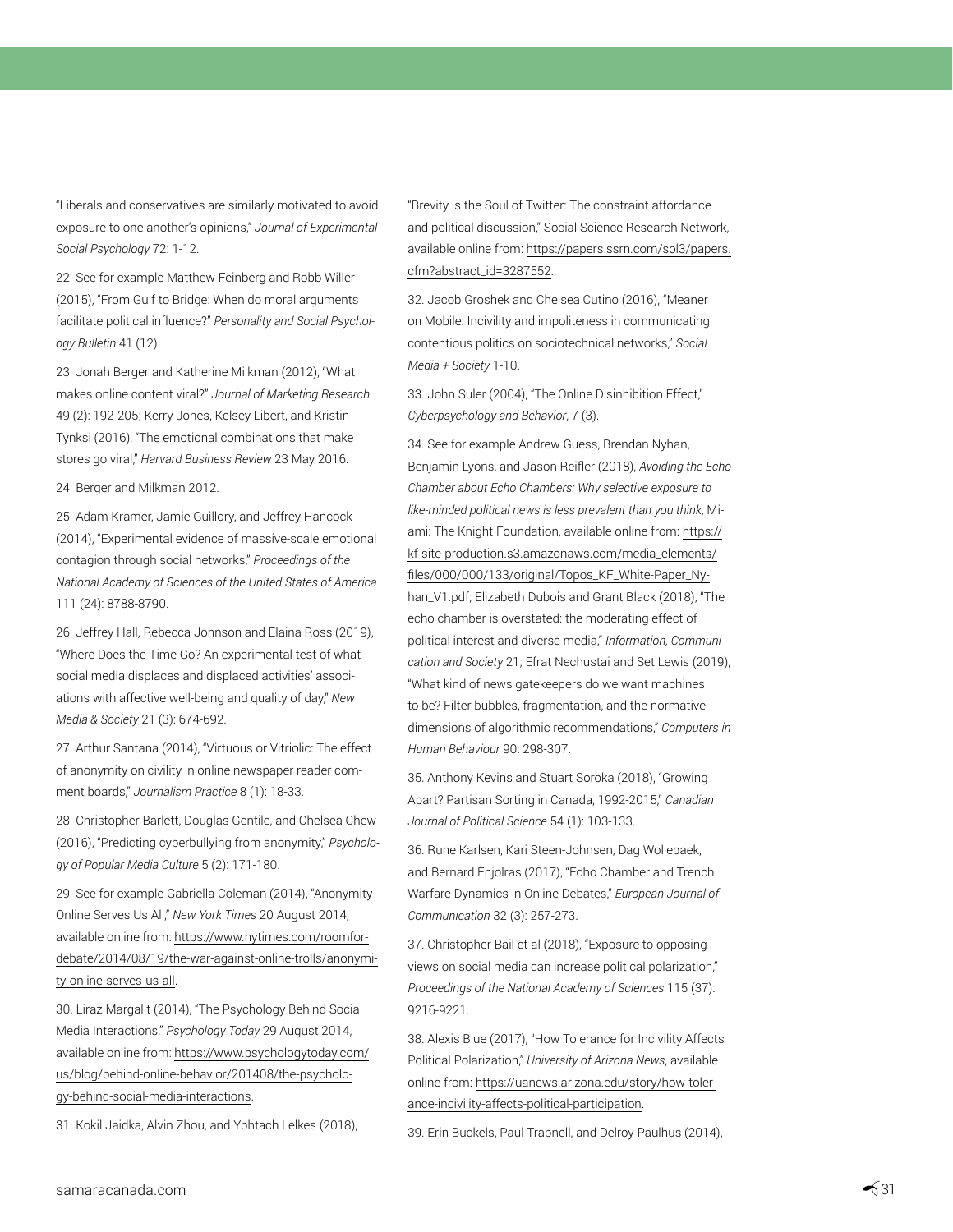"Trolls just want to have fun," *Personality and Individual Differences* 67: 97-102.

40. See for a recent discussion, Alek Krsodomski-Jones et al (2019), *Warring Songs: Information Operations in the Digital Age*, London: Demos UK, available online from: [https://dem](https://demos.co.uk/wp-content/uploads/2019/05/Warring-Songs-final.pdf)[os.co.uk/wp-content/uploads/2019/05/Warring-Songs-fi](https://demos.co.uk/wp-content/uploads/2019/05/Warring-Songs-final.pdf)[nal.pdf](https://demos.co.uk/wp-content/uploads/2019/05/Warring-Songs-final.pdf).

41. Roberto Rocha (2018), "Data sheds light on how Russian Twitter trolls targeted Canadians," *CBC News*, 3 August 2018, available online from: [https://www.cbc.ca/news/can](https://www.cbc.ca/news/canada/russian-twitter-trolls-canada-targeted-1.4772397)[ada/russian-twitter-trolls-canada-targeted-1.4772397](https://www.cbc.ca/news/canada/russian-twitter-trolls-canada-targeted-1.4772397).

42. See for example Fenwick McKelvey and Robert Hunt (2019), *Algorithmic Accountability and Digital Content Discovery*, discussion paper prepared for the Department of Canadian Heritage and the Canadian Commission for UNESCO.

43. Fenwick McKelvey and Elizabeth Dubois (2017), *Computational Propaganda in Canada: The Use of Political Bots*, Oxford Internet Institute Working Paper No. 2017.6, available online from: [http://comprop.oii.ox.ac.uk/wp-content/](http://comprop.oii.ox.ac.uk/wp-content/uploads/sites/89/2017/06/Comprop-Canada.pdf) [uploads/sites/89/2017/06/Comprop-Canada.pdf.](http://comprop.oii.ox.ac.uk/wp-content/uploads/sites/89/2017/06/Comprop-Canada.pdf)

44. Mark Zuckerberg (2019), "The interned needs new rules. Let's start in these four areas," *Washington Post* 30 March 2019.

45. See Jose van Dijck (2018), *The Platform Society: Public Values in a Connective World*, Oxford: Oxford University Press.

46. Dalia Research and Rasmussen Global (2019), The Democracy Perception Index, available online from: [https://](https://daliaresearch.com/democracy/) [daliaresearch.com/democracy/](https://daliaresearch.com/democracy/).

47. Parliament UK (2019), "Select Committees announce plans for Citizens' Assembly," *Parliament. UK*, available online from: [https://www.parliament.uk/business/commit](https://www.parliament.uk/business/committees/committees-a-z/commons-select/business-energy-industrial-strategy/news-parliament-2017/climate-change-and-net-zero-chairs-comments-17-19/)[tees/committees-a-z/commons-select/business-energy-in](https://www.parliament.uk/business/committees/committees-a-z/commons-select/business-energy-industrial-strategy/news-parliament-2017/climate-change-and-net-zero-chairs-comments-17-19/)[dustrial-strategy/news-parliament-2017/climate-change](https://www.parliament.uk/business/committees/committees-a-z/commons-select/business-energy-industrial-strategy/news-parliament-2017/climate-change-and-net-zero-chairs-comments-17-19/)[and-net-zero-chairs-comments-17-19/.](https://www.parliament.uk/business/committees/committees-a-z/commons-select/business-energy-industrial-strategy/news-parliament-2017/climate-change-and-net-zero-chairs-comments-17-19/)

48. Trevour Foulk, Andrew Woolum, and Amir Erez (2016), "Catching rudeness is like catching a cold: The contagion effects of low-intensity negative behaviours," Journal of Applied Psychology 101 (1): 50-67.

49. Soo-Hye Han, LeAnn Brazeal, and Natalie Pennington

(2018), "Is Civility Contagious? Examining the impact of modeling in online political discussions," *Social Media + Society* July-September 2018: 1-12. See also Soo-Hye Han and LeAnn Brazeal (2015), "Playing Nice: Modeling civility in online political discussions," *Communication Research Reports* 32 (1): 20-28.

50. Kevin Munger (2017), "Tweetment Effects on the Tweeted: Experimentally Reducing Racist Harassment," *Political Behaviour* 39 (3): 629-649.

51. Kevin Munger (2017), "Experimentally reducing partisan incivility on Twitter," Unpublished paper, available online from: [https://kmunger.github.io/pdfs/jmp.pdf.](https://kmunger.github.io/pdfs/jmp.pdf)

52. Kokil Jaidka, Alvin Zhou, and Yphtach Lelkes (2018), "Brevity is the Soul of Twitter: The constraint affordance and political discussion," Social Science Research Network, available online from: [https://papers.ssrn.com/sol3/papers.](https://papers.ssrn.com/sol3/papers.cfm?abstract_id=3287552) [cfm?abstract\\_id=3287552](https://papers.ssrn.com/sol3/papers.cfm?abstract_id=3287552).

53. Jacob Groshek and Chelsea Cutino (2016), "Meaner on Mobile: Incivility and impoliteness in communicating contentious politics on sociotechnical networks," *Social Media + Society* 1-10.

54. Wijnand Van Tillburg and Eric Igou (2016), "Going to Political Extremes in Response to Boredom," *European Journal of Social Psychology* 46 (6): 687-699.

55. Jeffrey Hall, Rebecca Johnson and Elaina Ross (2019), "Where Does the Time Go? An experimental test of what social media displaces and displaced activities' associations with affective well-being and quality of day," *New Media & Society* 21 (3): 674-692.

56. Center for Humane Technology (n.d.), "Take Control," C*enter for Humane Technology*, available online from: <https://humanetech.com/resources/take-control/>.

57. David Dunning (2011), "The Dunning-Kruger Effect: On Being Ignorant of One's Own Ignorance," *Advances in Experimental Social Psychology* 44: 247-296.

58. Phillip Fernback et al (2013), "Political Extremism is Supported by an Illusion of Understanding," *Psychological Science* 24 (6): 939-946. But for concerns about the strength of the finding, see also Haotian Zhou and Ayelet Fishbach (2016), "The Pitfall of Experimenting on the Web: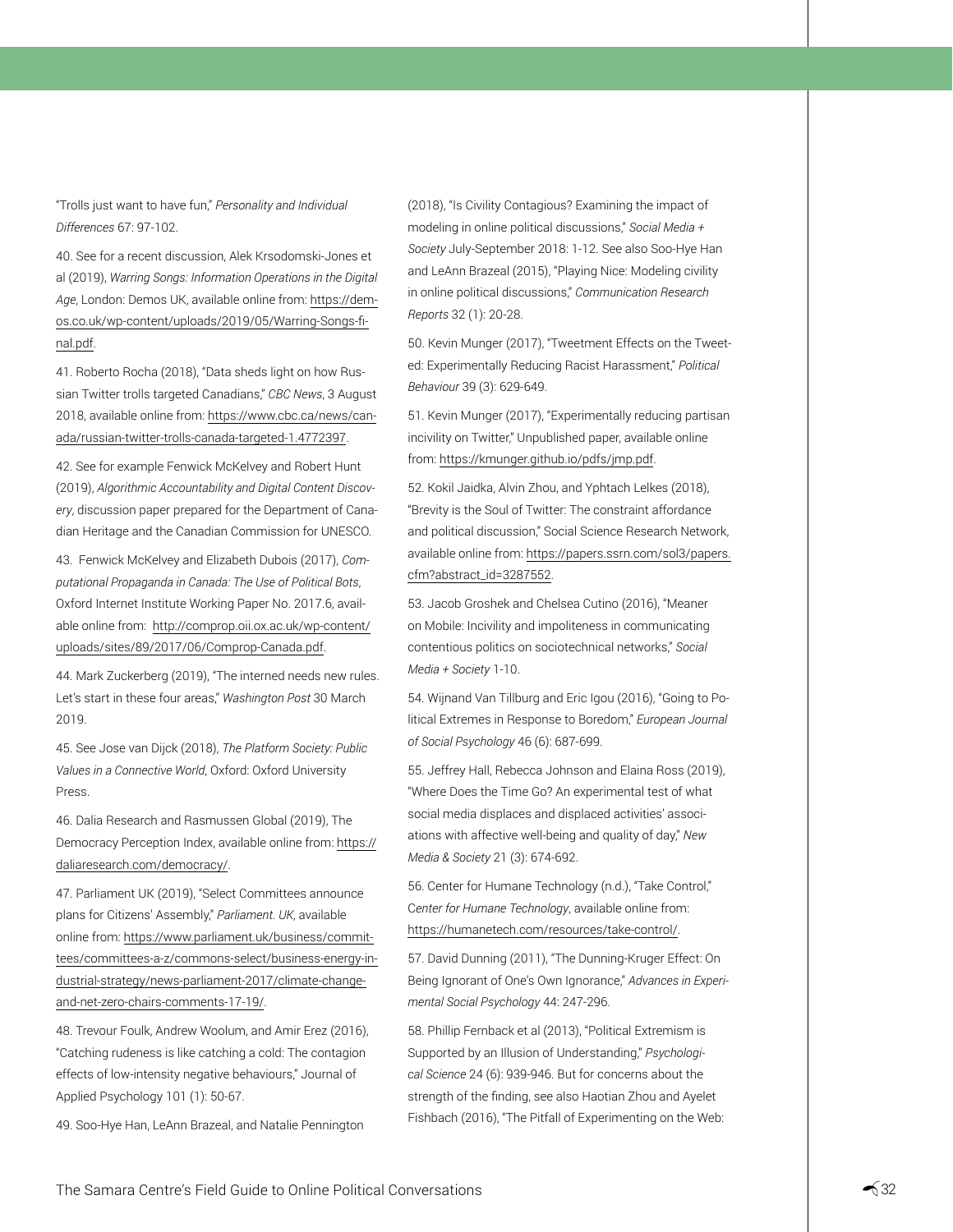How unattended selective attrition leads to surprising (yet false) research conclusions," *Journal of Personality and Social Psychology* 111 (4): 493-504.

59. Jonathan Haidt (2013), *The Righteous Mind: Why good people are divided by politics and religion*, New York NY: Random House.

60. Jesse Graham, Jonathan Haidt, and Brian Nosek (2009), "Liberals and Conservatives Rely on Different Sets of Moral Foundations," *Journal of Personality and Social Psychology* 96 (5): 1029-1046.

61. Feinberg and Willer, 1665-1681.

62. Jan Voelkel and Matthew Feinberg (2018), "Morally Reframed Arguments Can Affect Support for Political Candidates," *Social Psychological and Personality Science* 9 (8): 917-924.

63. Matthew Levendusky (2018), "Americans, Not Partisans: Can priming American national identity reduce affective polarization," *The Journal of Politics* 80 (1): 59-70.

64. Ibid.

65. Ben Nimmo (2017), "BotSpot: Twelve ways to spot a bot," *Digital Forensic Research Lab*, available online from: [https://medium.com/dfrlab/botspot-twelve-ways-to-spot-a](https://medium.com/dfrlab/botspot-twelve-ways-to-spot-a-bot-aedc7d9c110c)[bot-aedc7d9c110c](https://medium.com/dfrlab/botspot-twelve-ways-to-spot-a-bot-aedc7d9c110c).

66. Dalia Research and Rasmussen Global (2019), The Democracy Perception Index, available online from: [https://](https://daliaresearch.com/democracy/) [daliaresearch.com/democracy/](https://daliaresearch.com/democracy/).

67. Washington Post (2019), "Trump describes his tweeting process: 'It'd be like a rocket ship when I put out a beauty," 11 July 2019 [Video] available online from: [https://www.](https://www.msn.com/en-us/video/n/trump-describes-his-tweeting-process-itd-be-like-a-rocket-ship-when-i-put-out-a-beauty/vp-AAEbRgo) [msn.com/en-us/video/n/trump-describes-his-tweeting](https://www.msn.com/en-us/video/n/trump-describes-his-tweeting-process-itd-be-like-a-rocket-ship-when-i-put-out-a-beauty/vp-AAEbRgo)[process-itd-be-like-a-rocket-ship-when-i-put-out-a-beauty/](https://www.msn.com/en-us/video/n/trump-describes-his-tweeting-process-itd-be-like-a-rocket-ship-when-i-put-out-a-beauty/vp-AAEbRgo) [vp-AAEbRgo.](https://www.msn.com/en-us/video/n/trump-describes-his-tweeting-process-itd-be-like-a-rocket-ship-when-i-put-out-a-beauty/vp-AAEbRgo)